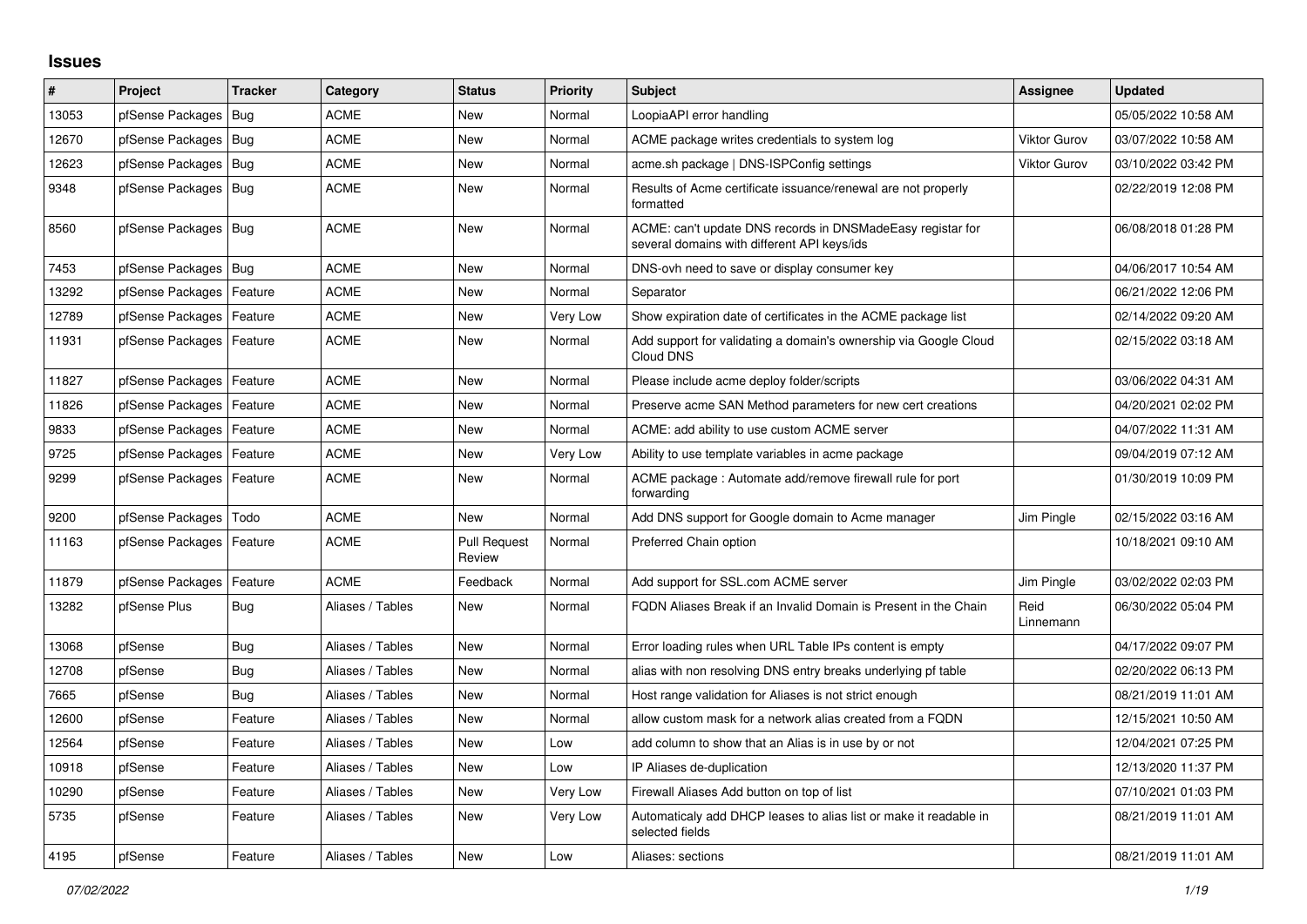| $\vert$ # | Project                | <b>Tracker</b> | Category         | <b>Status</b>                 | <b>Priority</b> | Subject                                                                                                       | <b>Assignee</b>       | <b>Updated</b>      |
|-----------|------------------------|----------------|------------------|-------------------------------|-----------------|---------------------------------------------------------------------------------------------------------------|-----------------------|---------------------|
| 3387      | pfSense                | Feature        | Aliases / Tables | New                           | Normal          | process_alias_urItable Frequency                                                                              |                       | 08/21/2019 11:01 AM |
| 1979      | pfSense                | Feature        | Aliases / Tables | <b>New</b>                    | Normal          | Add some default read-only system aliases                                                                     | Jim Pingle            | 08/21/2019 11:01 AM |
| 9296      | pfSense                | Bug            | Aliases / Tables | Confirmed                     | Low             | Alias content is sometimes incomplete when mixing FQDN and IP<br>address                                      | Reid<br>Linnemann     | 06/18/2022 03:12 PM |
| 13245     | pfSense                | Feature        | Aliases / Tables | <b>Pull Request</b><br>Review | Normal          | Type column on Alias lists                                                                                    | Jim Pingle            | 06/28/2022 12:01 PM |
| 11898     | pfSense Packages   Bug |                | apcupsd          | New                           | Normal          | PHP error from apcupsd dashboard widget                                                                       |                       | 05/07/2021 09:12 AM |
| 11375     | pfSense Packages       | Bug            | apcupsd          | New                           | Normal          | UPS Type <blank> for USB APC</blank>                                                                          |                       | 02/26/2021 11:10 AM |
| 10845     | pfSense Packages   Bug |                | apcupsd          | New                           | Normal          | apcupsd doesn't stop when not enabled                                                                         |                       | 08/24/2020 10:16 AM |
| 8454      | pfSense Packages   Bug |                | arpwatch         | New                           | Very Low        | Arpwatch package break email notifications from other sources                                                 |                       | 06/23/2022 07:49 PM |
| 12812     | pfSense Packages       | Feature        | arpwatch         | New                           | Normal          | Would it be helpful if the FreeBSD net-mgmt/arpwatch port had an<br>option to use mail/dma for mail delivery? |                       | 02/16/2022 06:09 PM |
| 12101     | pfSense Packages       | Bug            | arpwatch         | Assigned                      | Normal          | ArpWatch Suppression Mac for "flip-flop" not suppressing                                                      | Viktor Gurov          | 10/09/2021 07:19 PM |
| 12726     | pfSense                | <b>Bug</b>     | Authentication   | New                           | Normal          | LDAP select container button auto populate                                                                    |                       | 01/25/2022 01:48 PM |
| 12715     | pfSense                | Bug            | Authentication   | New                           | Normal          | Long system startup time when LDAP is configured and unavailable<br>during startup.                           | Christian<br>McDonald | 01/24/2022 05:50 AM |
| 12519     | pfSense                | <b>Bug</b>     | Authentication   | New                           | Normal          | Fail authentication using special character in password via the LDAP<br>connector                             |                       | 11/12/2021 07:39 AM |
| 12283     | pfSense                | <b>Bug</b>     | Authentication   | New                           | Normal          | LDAP/RADIUS authentication servers configuration does not allow<br>source IP address to be specified          |                       | 08/20/2021 01:15 AM |
| 12095     | pfSense                | <b>Bug</b>     | Authentication   | <b>New</b>                    | Normal          | Memory leak in pcscd                                                                                          |                       | 06/01/2022 01:01 PM |
| 11626     | pfSense Plus           | <b>Bug</b>     | Authentication   | New                           | Normal          | Google LDAP connection failed due to lack of SNI for TLS 1.3                                                  | Luiz Souza            | 06/27/2022 07:23 AM |
| 10765     | pfSense                | <b>Bug</b>     | Authentication   | <b>New</b>                    | Normal          | Ampersands in Idap_extended_query are escaped twice                                                           |                       | 09/02/2020 07:55 AM |
| 10352     | pfSense                | <b>Bug</b>     | Authentication   | New                           | Very Low        | RADIUS authentication fails with MSCHAPv1 or MSCHAPv2 when<br>passwords contain international characters      |                       | 06/20/2022 04:04 PM |
| 8087      | pfSense                | <b>Bug</b>     | Authentication   | New                           | Normal          | Provide Calling-Station-ID to RADIUS backed VPN connections                                                   |                       | 06/06/2020 05:36 AM |
| 5652      | pfSense                | Bug            | Authentication   | <b>New</b>                    | Normal          | Radius IETF Class Group Assignment - Incorrect Standard                                                       |                       | 08/13/2019 01:39 PM |
| 13260     | pfSense                | Feature        | Authentication   | New                           | Normal          | Add support for OpenVPN static-challenge                                                                      |                       | 06/09/2022 02:04 PM |
| 12863     | pfSense                | Feature        | Authentication   | New                           | Very Low        | dynamically tune sha512crypt rounds                                                                           | Jim Pingle            | 03/19/2022 12:53 PM |
| 12546     | pfSense Plus           | Feature        | Authentication   | <b>New</b>                    | Normal          | Add 2FA Support to pfSense Plus Local Database Authentication                                                 |                       | 06/25/2022 05:30 PM |
| 12458     | pfSense                | Feature        | Authentication   | New                           | Normal          | Use "unixHomeDirectory" instead of "homeDirectory" when LDAP<br>authentication server is Active Directory     |                       | 10/15/2021 08:18 AM |
| 12091     | pfSense                | Feature        | Authentication   | New                           | Normal          | RFE: Add support for sssd authentication                                                                      |                       | 12/10/2021 04:55 PM |
| 11920     | pfSense Plus           | Feature        | Authentication   | New                           | Normal          | SAML Authentication for pfSense (VPN and webConfigurator)                                                     |                       | 05/14/2021 12:56 AM |
| 10843     | pfSense                | Feature        | Authentication   | New                           | Normal          | Allow user manager settings to specify multiple authentication<br>servers                                     |                       | 01/13/2022 07:22 AM |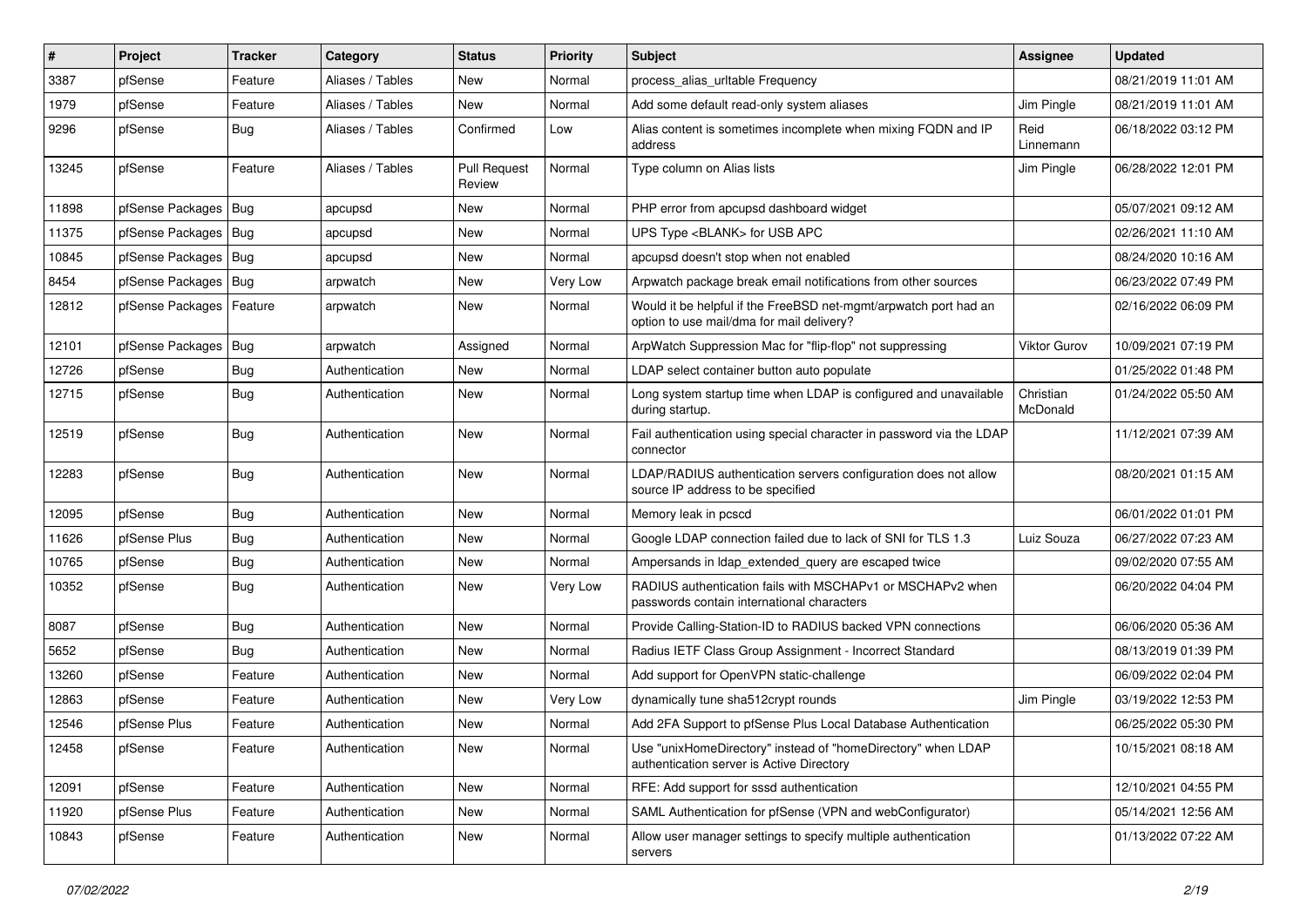| #     | Project                    | <b>Tracker</b> | Category         | <b>Status</b>                 | <b>Priority</b> | Subject                                                                                                                             | <b>Assignee</b>     | <b>Updated</b>      |
|-------|----------------------------|----------------|------------------|-------------------------------|-----------------|-------------------------------------------------------------------------------------------------------------------------------------|---------------------|---------------------|
| 9937  | pfSense                    | Feature        | Authentication   | New                           | Normal          | OpenVPN Login User Privilege                                                                                                        |                     | 11/29/2019 08:46 AM |
| 9288  | pfSense                    | Feature        | Authentication   | New                           | Normal          | SSHGuard add pfSense signature in standard                                                                                          |                     | 08/14/2019 01:19 PM |
| 9222  | pfSense                    | Feature        | Authentication   | New                           | Normal          | Add sshguard log when release an IP                                                                                                 |                     | 08/14/2019 01:00 PM |
| 9165  | pfSense                    | Feature        | Authentication   | <b>New</b>                    | Normal          | only IPs can be added to sshguard whitelist                                                                                         |                     | 04/21/2022 12:39 PM |
| 8775  | pfSense                    | Feature        | Authentication   | New                           | Very Low        | Use SRV record for LDAP Authentication                                                                                              |                     | 05/06/2020 07:49 AM |
| 8694  | pfSense                    | Feature        | Authentication   | New                           | Very Low        | Client CA Auth for PFSense WebGui                                                                                                   |                     | 08/21/2019 09:25 AM |
| 6742  | pfSense                    | Feature        | Authentication   | New                           | Normal          | OAuth2 authentication for OpenVPN (and for FreeRadius)                                                                              | Jim Thompson        | 10/19/2020 09:19 AM |
| 5825  | pfSense                    | Feature        | Authentication   | New                           | Normal          | Allow EAP-RADIUS for authentication servers                                                                                         |                     | 08/21/2019 10:32 AM |
| 4242  | pfSense                    | Feature        | Authentication   | New                           | Normal          | Two Factor or OTP Authentication for Admin Interface                                                                                |                     | 01/04/2022 12:07 PM |
| 4098  | pfSense                    | Feature        | Authentication   | New                           | Normal          | Add option to force a password change on login                                                                                      |                     | 08/21/2019 10:31 AM |
| 13093 | pfSense                    | <b>Bug</b>     | Authentication   | In Progress                   | Normal          | LDAP authentication fails with extended query and RFC2307 group<br>lookups enabled                                                  | Chris Linstruth     | 06/28/2022 06:09 PM |
| 12225 | pfSense                    | <b>Bug</b>     | Authentication   | <b>Pull Request</b><br>Review | Normal          | Group membership field is not needed for remote groups                                                                              | Viktor Gurov        | 06/28/2022 12:01 PM |
| 11266 | pfSense Packages   Feature |                | AutoConfigBackup | New                           | Very Low        | Give an option to list restore point in "reverse" order/latest at the top.                                                          |                     | 01/19/2021 06:58 PM |
| 12767 | pfSense Packages   Bug     |                | Avahi            | New                           | Normal          | Package radavahi-daemon does does not exist in current pfSense<br>version and it has been removed``` message on pfSense 2.7 restore |                     | 02/07/2022 11:28 AM |
| 12329 | pfSense Packages           | Feature        | Avahi            | <b>New</b>                    | Normal          | Add optional floating firewall rules for IPv4 and IPv6                                                                              |                     | 02/09/2022 04:43 PM |
| 9497  | pfSense Packages   Bug     |                | AWS VPC          | New                           | Normal          | AWS VPN Wizard: WebGUI times out.                                                                                                   |                     | 11/13/2019 10:07 AM |
| 9495  | pfSense Packages   Bug     |                | AWS VPC          | <b>New</b>                    | Normal          | AWS VPC VPN wizard produces incorrect config (SHA256 should<br>be SHA1)                                                             |                     | 08/19/2019 02:45 PM |
| 13039 | pfSense Packages           | Feature        | AWS VPC          | <b>New</b>                    | Normal          | Handle transit gateway VPNs in the AWS VPN wizard                                                                                   |                     | 04/11/2022 07:31 AM |
| 11098 | pfSense Packages   Bug     |                | Backup           | Feedback                      | Normal          | Backup Files and Directories plugin crashes firewall if /root specified<br>as backup location                                       | <b>Viktor Gurov</b> | 07/02/2022 05:14 PM |
| 10900 | pfSense Packages   Bug     |                | Backup           | Feedback                      | Normal          | /packages/backup/backup.php?a=download&t=backup HTTP 504,<br>or Sends PHP Error Message as ASCII/Text file Named<br>pfsense.bak.tgz |                     | 04/05/2022 01:51 AM |
| 13289 | pfSense                    | <b>Bug</b>     | Backup / Restore | New                           | Low             | Attempting to restore a 0 byte "config.xml" prints an error that the<br>file cannot be read                                         |                     | 06/28/2022 12:01 PM |
| 13132 | pfSense                    | <b>Bug</b>     | Backup / Restore | New                           | Normal          | Two SSHDATA Sections in Restored Config Breaks Unit                                                                                 | Jim Pingle          | 06/29/2022 07:53 AM |
| 12774 | pfSense                    | <b>Bug</b>     | Backup / Restore | New                           | Normal          | Picture widget image is not saved in backup                                                                                         |                     | 04/04/2022 04:48 AM |
| 12249 | pfSense                    | <b>Bug</b>     | Backup / Restore | New                           | Normal          | HAProxy causing failed ACB backups                                                                                                  |                     | 11/15/2021 11:58 PM |
| 11110 | pfSense                    | <b>Bug</b>     | Backup / Restore | New                           | Normal          | Backup file should be checked before restoring a specific area                                                                      |                     | 12/05/2020 02:50 PM |
| 8076  | pfSense                    | <b>Bug</b>     | Backup / Restore | New                           | Normal          | User can easily apply an unusable interface configuration after<br>restore                                                          |                     | 08/14/2019 10:52 AM |
| 7757  | pfSense                    | Bug            | Backup / Restore | New                           | Normal          | Auto Config Backup fails to upload unless Default Gateway is up                                                                     |                     | 08/16/2019 12:47 PM |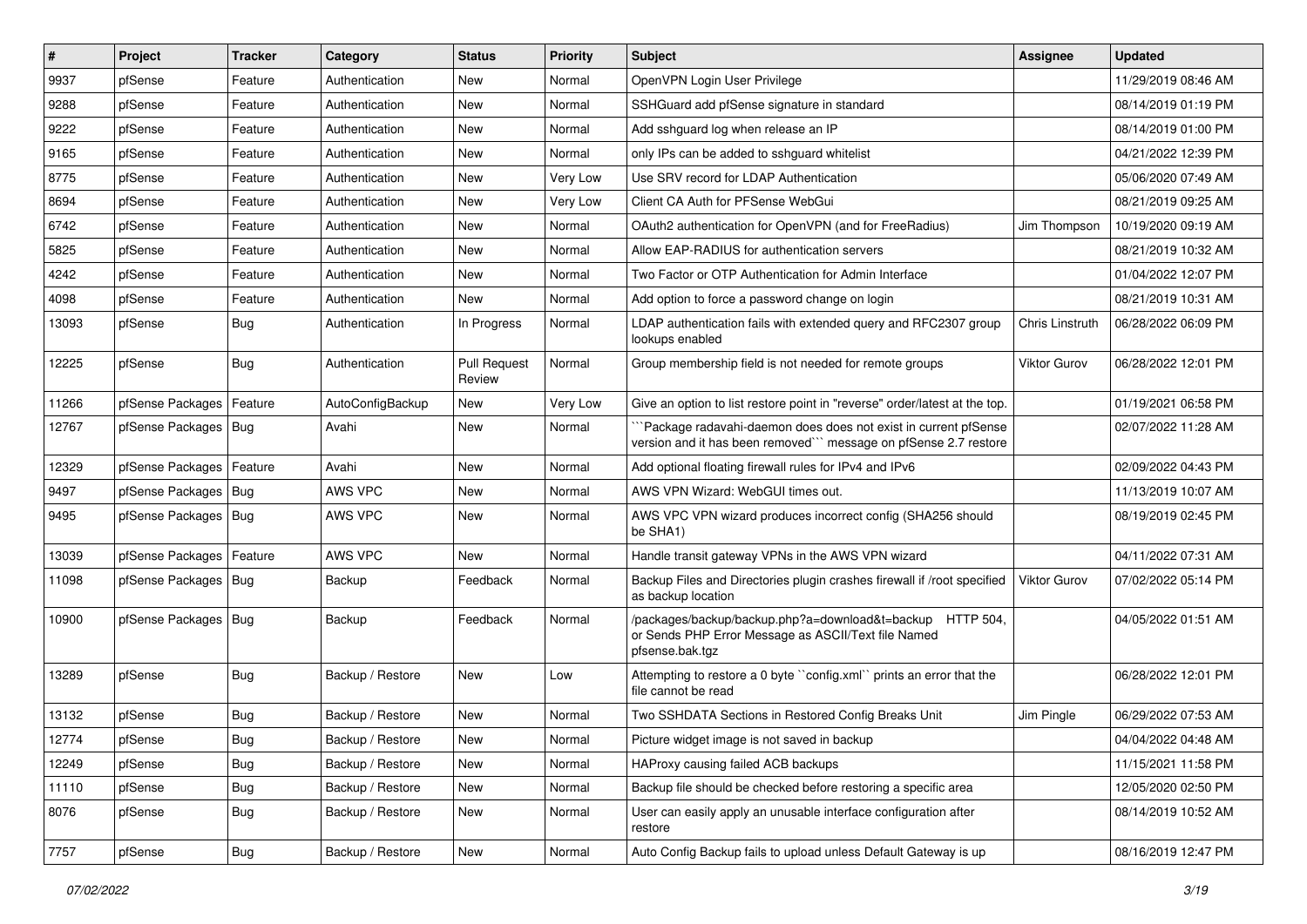| $\vert$ # | Project                       | <b>Tracker</b>     | Category         | <b>Status</b> | <b>Priority</b> | <b>Subject</b>                                                                                           | <b>Assignee</b>       | <b>Updated</b>      |
|-----------|-------------------------------|--------------------|------------------|---------------|-----------------|----------------------------------------------------------------------------------------------------------|-----------------------|---------------------|
| 1738      | pfSense                       | <b>Bug</b>         | Backup / Restore | New           | Very Low        | Restore fails when username in backup is not matching                                                    |                       | 12/11/2021 07:51 PM |
| 12553     | pfSense                       | Feature            | Backup / Restore | <b>New</b>    | Normal          | Auto Config Backup: Allow selecting multiple backups for deletion                                        |                       | 02/22/2022 04:27 AM |
| 9775      | pfSense                       | Feature            | Backup / Restore | New           | Normal          | AutoConfigBackup - Rolling per day/hour cap on changes, retention<br>policy                              |                       | 09/20/2019 09:19 AM |
| 7688      | pfSense                       | Feature            | Backup / Restore | New           | Low             | AutoConfigBackup - Info Icon - username only                                                             |                       | 10/22/2017 10:46 AM |
| 6608      | pfSense                       | Feature            | Backup / Restore | New           | Low             | backup and restore dhcp                                                                                  |                       | 07/13/2016 04:09 PM |
| 4681      | pfSense                       | Feature            | Backup / Restore | New           | Normal          | AutoConfigBackup make a way to easily download a saved backup                                            |                       | 08/16/2019 12:46 PM |
| 3697      | pfSense                       | Feature            | Backup / Restore | New           | Normal          | New backup/restore area: Certificates                                                                    |                       | 03/11/2017 11:30 AM |
| 3696      | pfSense                       | Feature            | Backup / Restore | New           | Normal          | Multiple items backup/restore                                                                            |                       | 06/06/2014 02:33 PM |
| 1367      | pfSense                       | Feature            | Backup / Restore | New           | Normal          | Input validation on partial config restores                                                              |                       | 03/21/2011 01:16 AM |
| 286       | pfSense                       | Feature            | Backup / Restore | <b>New</b>    | Normal          | Backup/restore users individually                                                                        |                       | 01/09/2021 03:48 PM |
| 13205     | pfSense Docs                  | <b>New Content</b> | Backup / Restore | Feedback      | Normal          | <b>ZFS Boot Environment documentation</b>                                                                | Christian<br>McDonald | 05/31/2022 10:55 AM |
| 11563     | pfSense Packages              | Bug                | <b>BIND</b>      | New           | High            | BIND GUI writes TXT records > 255 characters                                                             |                       | 02/27/2021 07:11 AM |
| 11074     | pfSense Packages   Bug        |                    | <b>BIND</b>      | New           | Low             | bind Zone Settings Zones, Save button opens "Confirmation<br>required to save changes"                   |                       | 11/16/2020 11:08 AM |
| 10760     | pfSense Packages              | Bug                | <b>BIND</b>      | New           | High            | pfSense BIND 9.14.12 server terminates due to assertion failure                                          |                       | 07/11/2020 04:53 PM |
| 10693     | pfSense Packages   Bug        |                    | <b>BIND</b>      | New           | Normal          | pfSense Bind Zone Editor UI does not update zone serial number<br>when a change is made                  |                       | 09/01/2021 12:51 AM |
| 8197      | pfSense Packages   Bug        |                    | <b>BIND</b>      | New           | Normal          | BIND UI fails to properly update zone with inline DNSSEC signing<br>enabled                              |                       | 02/18/2019 05:23 PM |
| 11634     | pfSense Packages              | Regression         | <b>BIND</b>      | New           | Normal          | bind hangs when pfsense is reconnecting as an openvpn client to a<br>TUN openvpn server                  |                       | 03/14/2021 07:23 AM |
| 8199      | pfSense Packages              | Feature            | <b>BIND</b>      | <b>New</b>    | Normal          | Support reordering and/or sort alphabetically across BIND package                                        |                       | 12/12/2017 02:05 AM |
| 8146      | pfSense Packages              | Feature            | <b>BIND</b>      | New           | Normal          | Zone Domain Records more powerfull for BIND Zones                                                        |                       | 08/13/2019 09:39 AM |
| 13114     | pfSense Packages              | Bug                | <b>BIND</b>      | Feedback      | Normal          | BIND calls rndc in rc stop when named is not running                                                     | <b>Stuart Wyatt</b>   | 05/04/2022 12:41 PM |
| 12869     | pfSense Packages              | Bug                | <b>BIND</b>      | Feedback      | Normal          | Bind DNS Package AAAA filtering Broken on new ZFS Installs                                               | Viktor Gurov          | 03/09/2022 12:38 PM |
| 11343     | pfSense Packages   Bug        |                    | <b>BIND</b>      | Feedback      | Low             | Invalid link to pfSense-pkg-bind changelog                                                               | <b>Viktor Gurov</b>   | 04/05/2022 08:12 AM |
| 10445     | pfSense Packages              | Bug                | <b>BIND</b>      | Feedback      | Normal          | BIND crashed when added RPZ. rpz is not a master or slave zone.                                          |                       | 04/21/2022 12:40 PM |
| 10330     | pfSense Packages   Bug        |                    | <b>BIND</b>      | Feedback      | Normal          | BIND zone configuration displays wrong DS resource record with<br>inline DNSSEC signing enabled          |                       | 04/21/2022 12:40 PM |
| 13002     | pfSense Packages   Regression |                    | <b>BIND</b>      | Feedback      | Normal          | BIND 9.16 13 could not find existing DNSSEC keys at<br>/cf/named/etc/namedb/keys due to directory change | Viktor Gurov          | 03/31/2022 12:14 PM |
| 9916      | pfSense Packages              | Feature            | <b>BIND</b>      | Feedback      | Normal          | Check allow-transfer in custom option when the zone is slave                                             |                       | 04/21/2022 12:40 PM |
| 4472      | pfSense                       | Feature            | Build / Release  | New           | Normal          | Cryptographically sign every (sub-)release                                                               |                       | 08/13/2019 12:53 PM |
| 12782     | pfSense                       | Todo               | Build / Release  | New           | Normal          | Disable compatibility flag                                                                               | <b>Brad Davis</b>     | 06/28/2022 12:01 PM |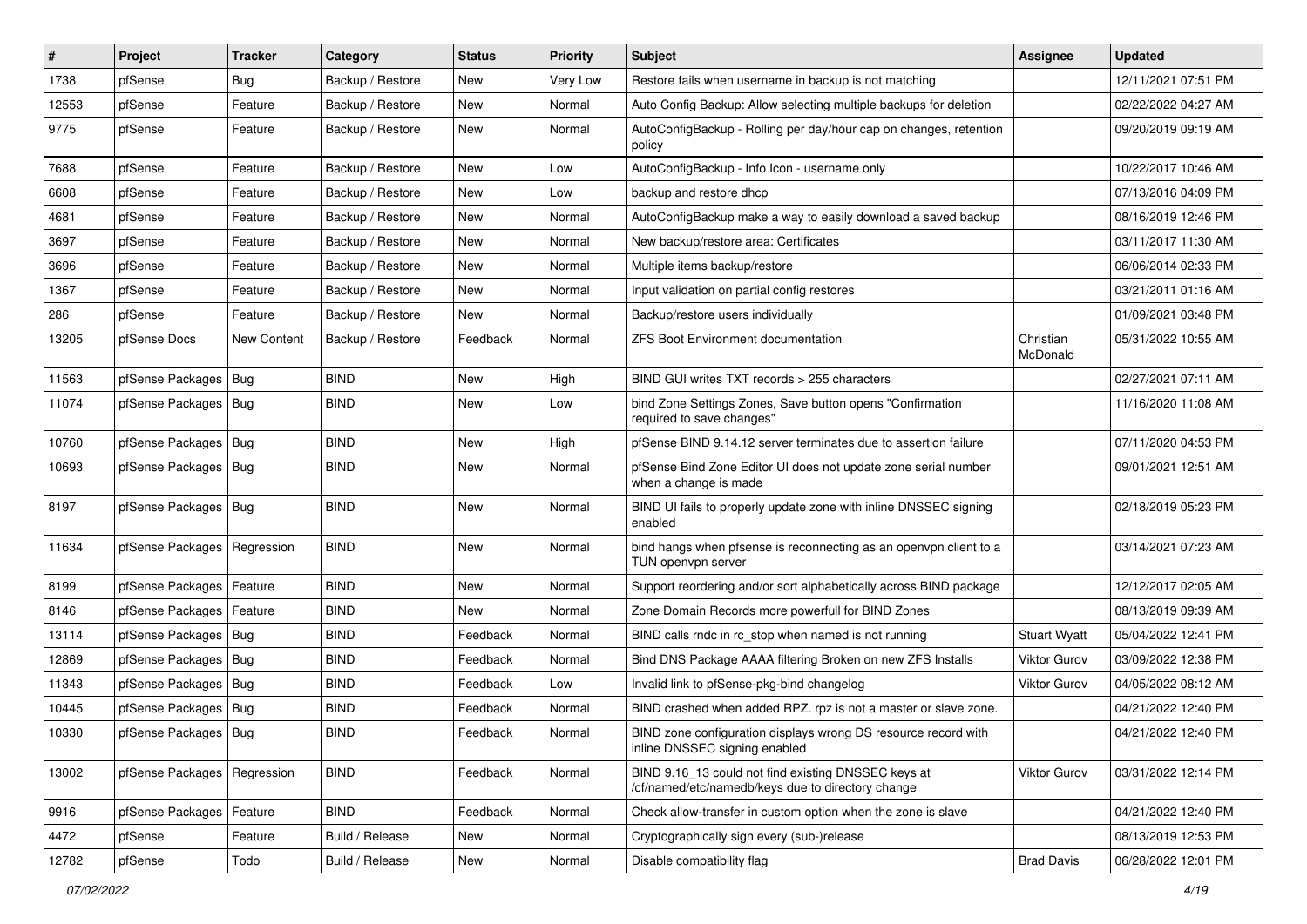| $\vert$ # | Project | <b>Tracker</b> | Category              | <b>Status</b> | <b>Priority</b> | <b>Subject</b>                                                                                        | <b>Assignee</b>        | <b>Updated</b>      |
|-----------|---------|----------------|-----------------------|---------------|-----------------|-------------------------------------------------------------------------------------------------------|------------------------|---------------------|
| 13323     | pfSense | Bug            | <b>Captive Portal</b> | New           | Normal          | Captive Portal breaks policy based routing for mac address<br>bypassed clients after upgrade to 22.05 | <b>Kristof Provost</b> | 06/30/2022 09:46 AM |
| 12730     | pfSense | Bug            | <b>Captive Portal</b> | New           | Normal          | RADIUS accounting does not work if WAN is down                                                        |                        | 01/26/2022 05:13 AM |
| 12648     | pfSense | Bug            | <b>Captive Portal</b> | <b>New</b>    | Normal          | Undocumented variables 'listenporthttp' and 'listenporthttps'                                         |                        | 12/28/2021 10:44 AM |
| 12467     | pfSense | Bug            | <b>Captive Portal</b> | <b>New</b>    | Normal          | CP error on client disconnect after reboot                                                            |                        | 10/17/2021 05:35 AM |
| 12357     | pfSense | Bug            | <b>Captive Portal</b> | <b>New</b>    | Normal          | Captive Portal popup Logout button loads full login page in popup<br>when clicked                     |                        | 10/27/2021 12:10 PM |
| 1675      | pfSense | Bug            | <b>Captive Portal</b> | <b>New</b>    | Normal          | Captive portal logout problems with pop-up blockers.                                                  | <b>Jared Dillard</b>   | 03/28/2016 01:37 PM |
| 13220     | pfSense | Feature        | Captive Portal        | <b>New</b>    | <b>Very Low</b> | Voucher per-roll bandwidth restrictions and traffic quotas                                            |                        | 05/26/2022 08:16 AM |
| 13219     | pfSense | Feature        | <b>Captive Portal</b> | <b>New</b>    | Very Low        | Enable/Disable single voucher roll                                                                    |                        | 05/26/2022 08:14 AM |
| 11379     | pfSense | Feature        | <b>Captive Portal</b> | <b>New</b>    | Normal          | <b>Template Roll Printer</b>                                                                          |                        | 02/07/2021 05:26 AM |
| 11189     | pfSense | Feature        | <b>Captive Portal</b> | <b>New</b>    | Normal          | Captive Portal - Tarpit option                                                                        |                        | 12/23/2020 06:44 PM |
| 9970      | pfSense | Feature        | Captive Portal        | New           | Low             | Captive Portal and SAML2 Integration                                                                  | Mauro Braggio          | 10/12/2020 07:39 AM |
| 9627      | pfSense | Feature        | Captive Portal        | New           | Normal          | Captive Portal only shows authenticated users                                                         |                        | 08/14/2019 02:48 PM |
| 7971      | pfSense | Feature        | <b>Captive Portal</b> | <b>New</b>    | Normal          | Allow import, export and synchronization of MACs under Captive<br>Portal service                      |                        | 10/19/2017 04:56 AM |
| 6956      | pfSense | Feature        | <b>Captive Portal</b> | <b>New</b>    | Normal          | Allow more control over concurrent logins                                                             |                        | 11/23/2016 12:01 PM |
| 4724      | pfSense | Feature        | <b>Captive Portal</b> | <b>New</b>    | Low             | Captive Portal Status Add Client Hostname                                                             |                        | 05/22/2015 08:38 AM |
| 3377      | pfSense | Feature        | Captive Portal        | New           | Normal          | OAuth2 authentication in captive portal                                                               | Jim Thompson           | 10/19/2020 09:13 AM |
| 3053      | pfSense | Feature        | Captive Portal        | <b>New</b>    | Normal          | Automatically add DHCP static addresses to CP passthru-mac                                            |                        | 06/21/2013 11:54 AM |
| 2963      | pfSense | Feature        | <b>Captive Portal</b> | <b>New</b>    | Normal          | Captive Portal MAC authentication request                                                             |                        | 08/22/2017 09:09 PM |
| 2573      | pfSense | Feature        | <b>Captive Portal</b> | <b>New</b>    | Normal          | Captive Portal support of RADIUS POD (Packet of Disconnect)                                           |                        | 10/17/2016 03:14 AM |
| 2545      | pfSense | Feature        | <b>Captive Portal</b> | New           | Low             | CaptivePortal: Custom "Re-authenticate every x minutes"                                               |                        | 07/08/2012 05:21 PM |
| 2025      | pfSense | Feature        | Captive Portal        | New           | Normal          | Captive Portal: Easy accessible Logout page instead of Logout<br>pop-up window                        |                        | 02/06/2016 04:59 AM |
| 1924      | pfSense | Feature        | Captive Portal        | <b>New</b>    | Normal          | Ability of CP's allowed IP addresses to use aliases                                                   |                        | 07/26/2018 04:28 AM |
| 1831      | pfSense | Feature        | <b>Captive Portal</b> | New           | Normal          | Captive portal IPv6 support                                                                           | Reid<br>Linnemann      | 06/28/2022 12:01 PM |
| 385       | pfSense | Feature        | <b>Captive Portal</b> | <b>New</b>    | Normal          | Reverse captive portal                                                                                |                        | 08/13/2019 12:23 PM |
| 13226     | pfSense | Bug            | Captive Portal        | Confirmed     | Normal          | Captive Portal doesn't disconnect established OpenVPN link                                            | Reid<br>Linnemann      | 05/30/2022 10:38 AM |
| 7553      | pfSense | Bug            | <b>Captive Portal</b> | Confirmed     | Very Low        | Captive portal on a parent interface blocks traffic on VLAN interfaces<br>too                         |                        | 08/19/2018 03:15 PM |
| 5658      | pfSense | Bug            | <b>Captive Portal</b> | Confirmed     | Low             | Files with the same name cannot be uploaded to multiple captive<br>portal zones                       |                        | 12/18/2015 07:19 PM |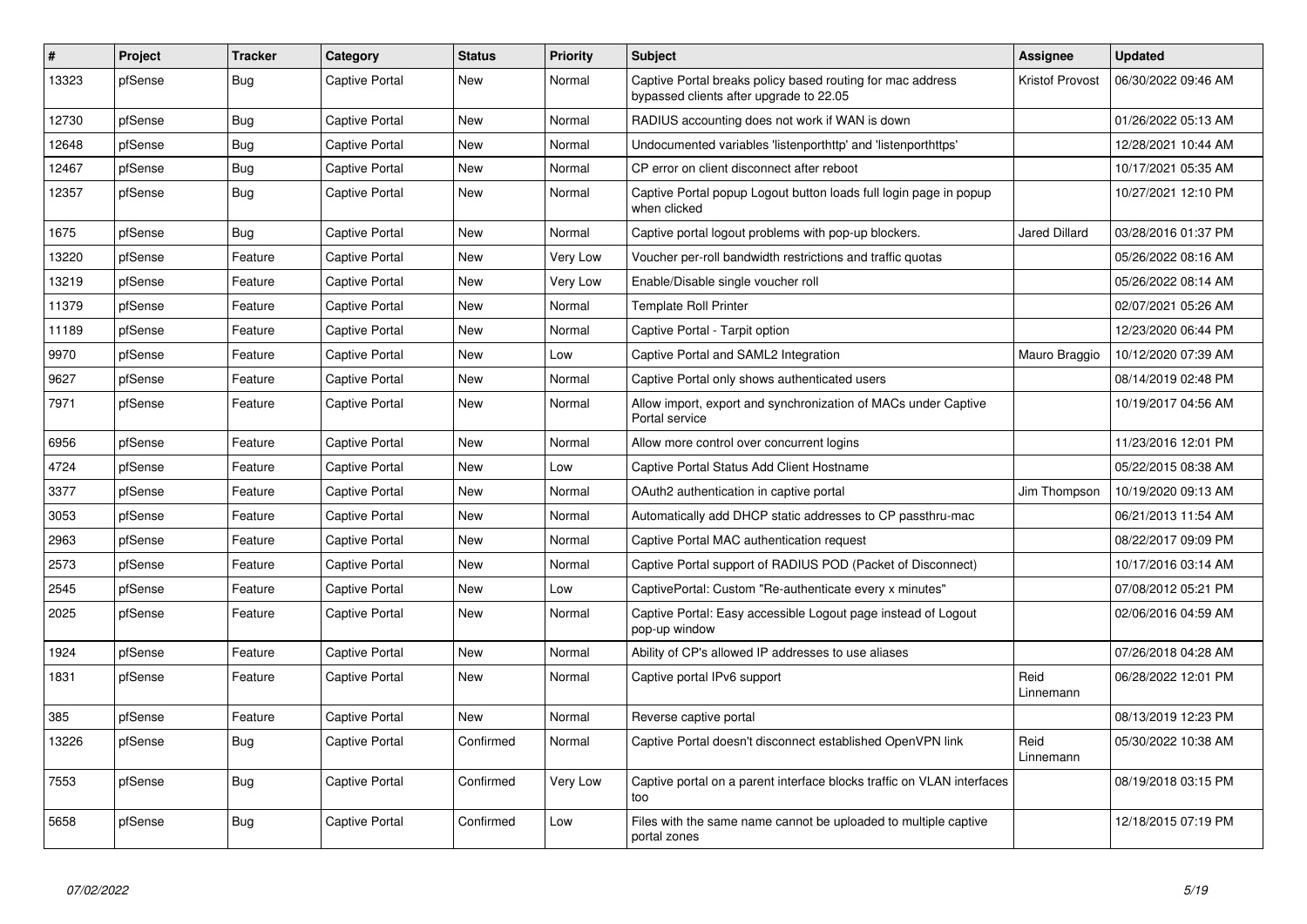| #     | Project          | <b>Tracker</b> | Category       | <b>Status</b>                 | <b>Priority</b> | <b>Subject</b>                                                                                          | <b>Assignee</b>   | <b>Updated</b>      |
|-------|------------------|----------------|----------------|-------------------------------|-----------------|---------------------------------------------------------------------------------------------------------|-------------------|---------------------|
| 13215 | pfSense          | Bug            | Captive Portal | Assigned                      | Normal          | Allowed MAC/IP/Hostname traffic counts for authorized users                                             | Reid<br>Linnemann | 05/31/2022 05:31 PM |
| 13272 | pfSense          | Bug            | Captive Portal | <b>Pull Request</b><br>Review | Very Low        | Voucher CSV output has leading space before voucher code                                                | Jim Pingle        | 06/28/2022 12:01 PM |
| 13290 | pfSense          | Regression     | Captive Portal | Feedback                      | Normal          | Error "dummynet: bad switch 21!" with Captive Portals and Limiters<br>active                            |                   | 07/01/2022 04:53 AM |
| 13229 | pfSense Docs     | Todo           | Captive Portal | Feedback                      | Normal          | Update documentation for IPFW to PF transition for Limiters and<br>Captive Portal                       | Jim Pingle        | 05/27/2022 03:04 PM |
| 13110 | pfSense          | <b>Bug</b>     | CARP           | <b>New</b>                    | Very Low        | changing CARP VIP address does not update outbound NAT<br>interface IP                                  |                   | 05/03/2022 02:52 PM |
| 8567  | pfSense          | Bug            | CARP           | New                           | Normal          | Using IPv6 VIP alias for services may affect CARP IPv6 VIP work                                         |                   | 06/12/2018 01:26 PM |
| 8566  | pfSense          | <b>Bug</b>     | CARP           | <b>New</b>                    | Normal          | Wrong IPv6 source in NS request in case using of IPv6 alias                                             |                   | 06/12/2018 01:26 PM |
| 8100  | pfSense          | <b>Bug</b>     | CARP           | New                           | Normal          | pfsync Initially Deletes States on Primary for Connections<br>Established through Secondary             | Luiz Souza        | 02/08/2022 12:59 PM |
| 7648  | pfSense          | <b>Bug</b>     | CARP           | <b>New</b>                    | Very Low        | SPAN ports on an interface renders CARP HA inoperative                                                  |                   | 06/14/2017 09:19 PM |
| 5849  | pfSense          | <b>Bug</b>     | CARP           | New                           | Normal          | Routing fail on CARP IPsec                                                                              |                   | 12/18/2021 04:41 PM |
| 2218  | pfSense          | Feature        | CARP           | <b>New</b>                    | Normal          | Ability to delay CARP master status at boot time                                                        |                   | 03/03/2021 11:57 AM |
| 2099  | pfSense          | Todo           | CARP           | <b>New</b>                    | Normal          | Remove "queue" from CARP traffic                                                                        |                   | 01/19/2012 10:59 AM |
| 4845  | pfSense          | Bug            | CARP           | Confirmed                     | High            | CARP preemption doesn't switch to backup where connectivity<br>between systems is lost but not NIC link |                   | 07/28/2015 07:55 AM |
| 13063 | pfSense Packages | Feature        | Cellular       | <b>Pull Request</b><br>Review | Normal          | Cellular package shall support more modems and NMEA port                                                |                   | 05/06/2022 02:38 PM |
| 10796 | pfSense Packages | Feature        | Cellular       | Feedback                      | Normal          | Huawei ME909u-521 support                                                                               |                   | 04/21/2022 12:40 PM |
| 12894 | pfSense Plus     | <b>Bug</b>     | Certificates   | <b>New</b>                    | Low             | duplicating freshly created certificates through refreshing                                             |                   | 03/03/2022 02:35 PM |
| 12737 | pfSense          | <b>Bug</b>     | Certificates   | <b>New</b>                    | Normal          | CApath is not defined by default in curl                                                                |                   | 06/28/2022 12:01 PM |
| 11203 | pfSense          | <b>Bug</b>     | Certificates   | <b>New</b>                    | Normal          | certificate manager very slow                                                                           |                   | 12/31/2020 11:57 AM |
| 9889  | pfSense          | <b>Bug</b>     | Certificates   | New                           | Very Low        | CRL check for Intermediate CA CRLs fails                                                                | Jim Pingle        | 11/08/2019 11:03 AM |
| 7289  | pfSense          | Bug            | Certificates   | <b>New</b>                    | Low             | Generating 4096bit Certificate                                                                          |                   | 08/14/2019 09:56 AM |
| 13305 | pfSense          | Feature        | Certificates   | New                           | Normal          | Certificate Revocation page should show expiration date                                                 |                   | 06/27/2022 10:26 AM |
| 10258 | pfSense          | Feature        | Certificates   | <b>New</b>                    | Very Low        | allow to sign CA                                                                                        |                   | 02/20/2020 04:20 AM |
| 2276  | pfSense          | Feature        | Certificates   | <b>New</b>                    | Normal          | Remote CRL fetch support                                                                                |                   | 02/06/2016 04:14 AM |
| 1268  | pfSense          | Feature        | Certificates   | <b>New</b>                    | Normal          | Allow mass renewing of certs                                                                            |                   | 11/01/2019 03:17 PM |
| 1257  | pfSense          | Feature        | Certificates   | <b>Pull Request</b><br>Review | Normal          | Handle encypted CA/Certificate private keys                                                             |                   | 10/12/2020 07:12 AM |
| 13291 | pfSense Docs     | Todo           | Configuration  | <b>New</b>                    | Low             | Notification documentation                                                                              |                   | 06/21/2022 10:22 AM |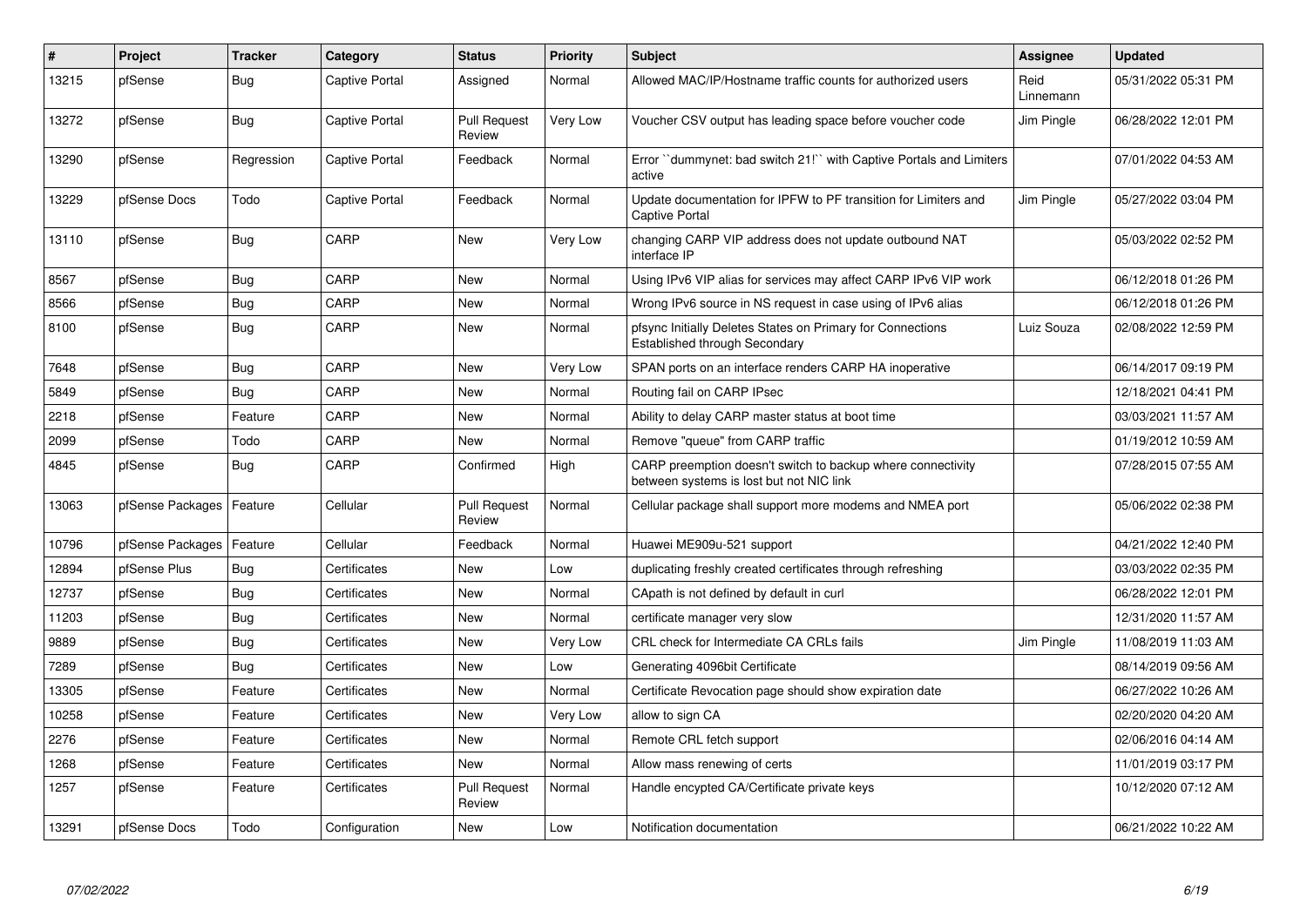| #     | Project          | <b>Tracker</b> | Category                 | <b>Status</b>                 | <b>Priority</b> | <b>Subject</b>                                                                                                        | <b>Assignee</b> | <b>Updated</b>      |
|-------|------------------|----------------|--------------------------|-------------------------------|-----------------|-----------------------------------------------------------------------------------------------------------------------|-----------------|---------------------|
| 12402 | pfSense Docs     | Todo           | Configuration            | <b>New</b>                    | Normal          | Feedback on Configuration - Advanced Configuration Options -<br>Notifications                                         |                 | 09/24/2021 12:46 AM |
| 12098 | pfSense Docs     | Correction     | Configuration            | <b>New</b>                    | Normal          | Feedback on pfSense Configuration Recipes - Accessing a<br><b>CPE/Modem from Inside the Firewall</b>                  |                 | 07/02/2021 02:30 AM |
| 13288 | pfSense          | <b>Bug</b>     | Configuration<br>Backend | <b>New</b>                    | Normal          | Encode FreeRADIUS Custom Options                                                                                      |                 | 06/20/2022 10:36 AM |
| 12483 | pfSense          | Bug            | Configuration<br>Backend | New                           | Normal          | GUI creates inconsistent config.xml                                                                                   |                 | 10/23/2021 06:48 AM |
| 10833 | pfSense          | <b>Bug</b>     | Configuration<br>Backend | New                           | Normal          | unbound exits on configuration error when link status flaps on LAN<br>interface                                       |                 | 08/13/2020 11:53 PM |
| 6398  | pfSense          | <b>Bug</b>     | Configuration<br>Backend | <b>New</b>                    | Normal          | If config cannot be loaded due to corruption or bug, it isn't handled<br>gracefully (just stops)                      |                 | 08/13/2019 01:23 PM |
| 13287 | pfSense          | Feature        | Configuration<br>Backend | <b>New</b>                    | Normal          | Encode OpenVPN Custom Options                                                                                         |                 | 06/20/2022 10:33 AM |
| 3895  | pfSense          | Feature        | Configuration<br>Backend | <b>New</b>                    | Normal          | Timeout for "Apply change"                                                                                            |                 | 01/25/2021 08:07 AM |
| 5902  | pfSense          | Todo           | Configuration<br>Backend | New                           | Normal          | Use a common place for default values                                                                                 |                 | 08/13/2019 12:53 PM |
| 13249 | pfSense          | <b>Bug</b>     | Console Menu             | <b>New</b>                    | Normal          | Running playback comands multiple times results in PHP error                                                          |                 | 06/06/2022 07:02 AM |
| 7747  | pfSense          | Feature        | Console Menu             | New                           | Normal          | Minor UI Tweak: Make hitting enter on the console (esp via SSH)<br>should not log you out, but simply redraw the menu |                 | 08/01/2017 04:03 PM |
| 6469  | pfSense          | Feature        | Console Menu             | New                           | Normal          | Improve help + self documentation in console PHP shell                                                                |                 | 08/13/2019 01:23 PM |
| 2693  | pfSense          | Feature        | Console Menu             | New                           | Normal          | Allow mapping mapping non-physical interfaces via console                                                             | Mathieu Simon   | 11/27/2012 03:00 PM |
| 13258 | pfSense          | <b>Bug</b>     | Console Menu             | <b>Pull Request</b><br>Review | Low             | secret menu option 100                                                                                                | Jim Pingle      | 06/28/2022 12:01 PM |
| 13268 | pfSense          | Todo           | Console Menu             | Ready To Test                 | Normal          | columns don't align nicely in console with medium-long interface<br>names                                             |                 | 06/12/2022 10:32 PM |
| 11970 | pfSense Packages | Bug            | Coreboot                 | <b>New</b>                    | Normal          | Netgate Firmware Upgrade Doesn't Work on XG-2758                                                                      |                 | 04/21/2022 12:39 PM |
| 13074 | pfSense Plus     | Bug            | Cryptographic<br>Modules | New                           | Normal          | AES-GCM with SafeXcel on Netgate 2100 causes MBUF overload                                                            |                 | 06/12/2022 11:14 AM |
| 12658 | pfSense Packages | Feature        | darkstat                 | <b>New</b>                    | Normal          | Adding prometheus metrics to darkstat                                                                                 |                 | 05/27/2022 09:44 PM |
| 13325 | pfSense Plus     | <b>Bug</b>     | Dashboard                | <b>New</b>                    | Normal          | System Information Widget Reloading                                                                                   |                 | 06/30/2022 12:00 PM |
| 11759 | pfSense          | <b>Bug</b>     | Dashboard                | <b>New</b>                    | Normal          | Traffic graphs on dashboard double upload on pppoe links                                                              |                 | 12/30/2021 04:00 AM |
| 9677  | pfSense          | <b>Bug</b>     | Dashboard                | <b>New</b>                    | Normal          | Dashboard hangs when widget needs data from a remote host<br>which is down                                            |                 | 08/13/2019 09:15 AM |
| 9353  | pfSense          | Bug            | Dashboard                | <b>New</b>                    | Low             | PHPSession errors from limited access to dashboard and widgets                                                        |                 | 10/06/2020 09:31 AM |
| 8157  | pfSense          | Bug            | Dashboard                | New                           | Very Low        | Traffic Graph clutter from time to time                                                                               |                 | 12/03/2017 06:40 AM |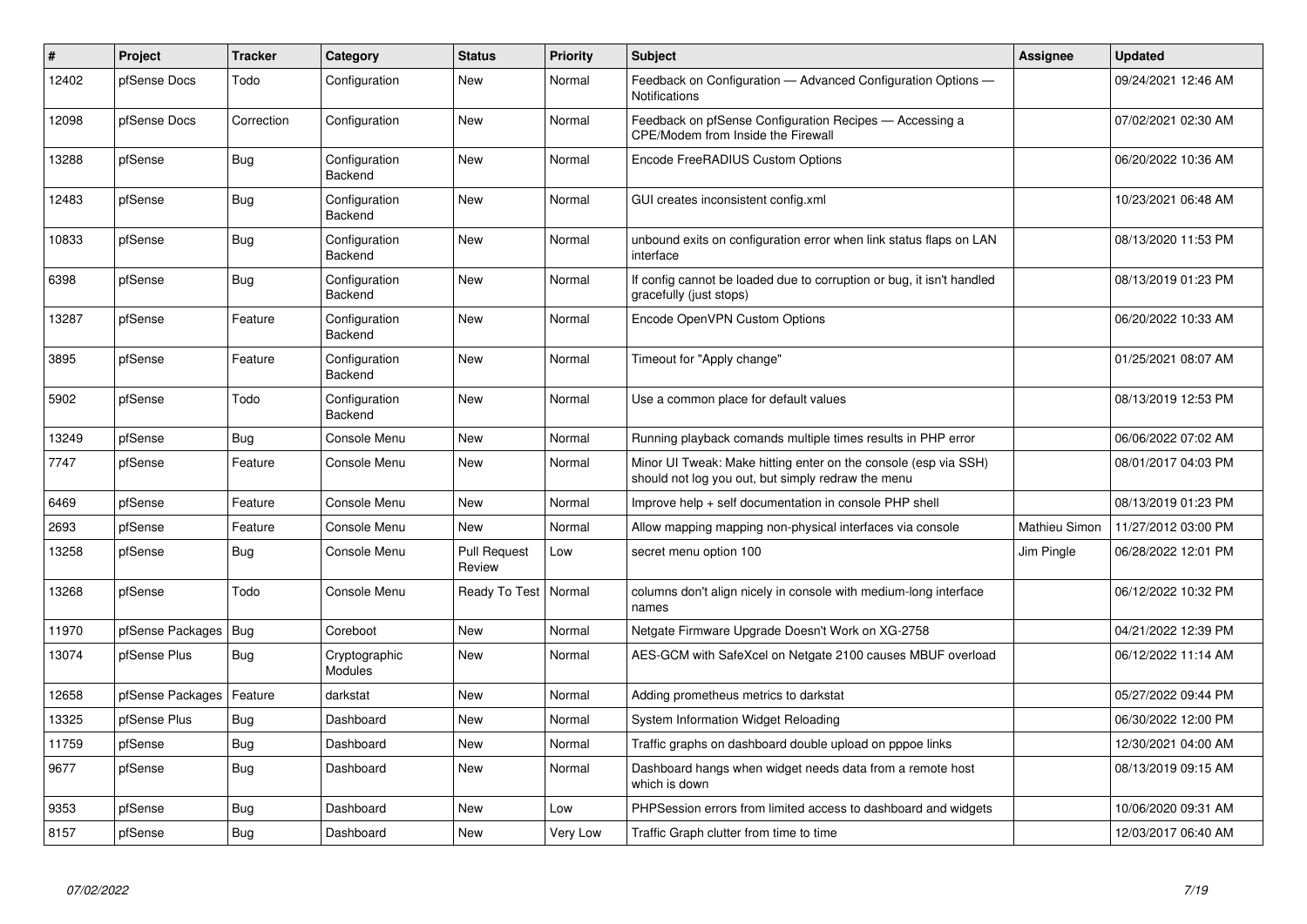| $\sharp$ | Project      | <b>Tracker</b>     | Category        | <b>Status</b>                 | <b>Priority</b> | <b>Subject</b>                                                                                         | <b>Assignee</b>      | <b>Updated</b>      |
|----------|--------------|--------------------|-----------------|-------------------------------|-----------------|--------------------------------------------------------------------------------------------------------|----------------------|---------------------|
| 7857     | pfSense      | Bug                | Dashboard       | New                           | Very Low        | Interfaces Widget U/I fails to wrap IPV6 addresses when the string is<br>too wide for the widget       |                      | 08/13/2019 09:15 AM |
| 7788     | pfSense      | <b>Bug</b>         | Dashboard       | New                           | Low             | Irregular updating of widgets like cpu/uptime on system widget.                                        |                      | 08/21/2019 09:03 AM |
| 7387     | pfSense      | <b>Bug</b>         | Dashboard       | <b>New</b>                    | Low             | New Traffic Graph in dashboard resets inverted view to normal view                                     | <b>Jared Dillard</b> | 12/11/2021 08:14 PM |
| 7113     | pfSense      | <b>Bug</b>         | Dashboard       | New                           | Normal          | Interface name in Traffic Graphs                                                                       |                      | 12/31/2021 05:40 PM |
| 3411     | pfSense      | <b>Bug</b>         | Dashboard       | New                           | Low             | Interfaces and statistics dashboard widgets very slow with large<br>numbers of interfaces              |                      | 01/24/2014 02:09 AM |
| 13168    | pfSense      | Feature            | Dashboard       | <b>New</b>                    | Low             | Multiple Dashboard views for a single user                                                             |                      | 05/16/2022 07:53 AM |
| 10401    | pfSense      | Feature            | Dashboard       | New                           | Normal          | Request: ability to sort/separate stopped/running Service(s) on<br>Dashboard -> Services Status widget |                      | 03/31/2020 04:48 PM |
| 10395    | pfSense      | Feature            | Dashboard       | New                           | Low             | Add Dashboard System Information support for more PC Engines<br>APU boards                             |                      | 02/17/2022 01:02 AM |
| 10280    | pfSense      | Feature            | Dashboard       | New                           | Low             | DHCP Leases widget                                                                                     |                      | 11/07/2020 09:18 PM |
| 8458     | pfSense      | Feature            | Dashboard       | New                           | Low             | Allow reordering of interface widget                                                                   |                      | 08/14/2019 10:52 AM |
| 7974     | pfSense      | Feature            | Dashboard       | New                           | Normal          | <b>ZFS RAID Monitor Not available</b>                                                                  |                      | 08/20/2019 01:34 PM |
| 7934     | pfSense      | Feature            | Dashboard       | New                           | Very Low        | format support phone# for international use                                                            |                      | 10/12/2017 04:38 PM |
| 7182     | pfSense      | Feature            | Dashboard       | New                           | Normal          | Break up System Widget on the Dashboard                                                                |                      | 08/21/2019 08:59 AM |
| 5567     | pfSense      | Feature            | Dashboard       | <b>New</b>                    | Low             | CARP status widget does not update in real time                                                        |                      | 08/20/2019 03:33 PM |
| 4646     | pfSense      | Feature            | Dashboard       | New                           | Normal          | Recover valuable vertical screen real estate in dashboard                                              |                      | 04/20/2015 07:46 PM |
| 2479     | pfSense      | Feature            | Dashboard       | <b>New</b>                    | Normal          | Allow reordering of the traffic graphs on the dashboard                                                |                      | 06/08/2012 04:13 PM |
| 6390     | pfSense      | Todo               | Dashboard       | <b>New</b>                    | Low             | Autoscale from Traffic Graph not correct size (big graphs)                                             |                      | 05/23/2016 01:38 PM |
| 12673    | pfSense      | Bug                | Dashboard       | <b>Pull Request</b><br>Review | Normal          | Firewall Logs Widget fails to update at intervals below 5 seconds.                                     | <b>Viktor Gurov</b>  | 06/28/2022 12:01 PM |
| 13165    | pfSense      | Feature            | Dashboard       | <b>Pull Request</b><br>Review | Normal          | Feat: live update for Services dashboard widget                                                        |                      | 05/15/2022 01:48 AM |
| 7244     | pfSense      | Feature            | Developer Tools | <b>New</b>                    | Normal          | Publish pfsense as a Vagrant Basebox                                                                   |                      | 01/29/2019 04:09 AM |
| 1219     | pfSense      | Feature            | Developer Tools | New                           | Low             | Ship DTRACE enabled kernels in the images                                                              |                      | 07/26/2017 03:14 AM |
| 11471    | pfSense Docs | Todo               | Development     | <b>New</b>                    | Low             | Feedback on Development - Developing Packages                                                          | Jim Pingle           | 02/19/2021 02:52 PM |
| 8852     | pfSense Docs | Correction         | <b>DHCP</b>     | New                           | Normal          | [feedback form] Unclear about "Client Identifier" in a static mapping                                  | Jim Pingle           | 09/23/2020 02:30 PM |
| 11071    | pfSense Docs | <b>New Content</b> | <b>DHCP</b>     | New                           | Normal          | Feedback on Services - IPv6 Router Advertisements                                                      | Jim Pingle           | 12/08/2020 09:25 AM |
| 13273    | pfSense      | <b>Bug</b>         | DHCP (IPv4)     | New                           | Normal          | dhclient can use conflicting recorded leases                                                           |                      | 06/14/2022 11:07 AM |
| 13263    | pfSense      | <b>Bug</b>         | DHCP (IPv4)     | New                           | Low             | Deleting a static DHCP entry when the related IP is not in the arp<br>table spams the log              |                      | 06/10/2022 11:18 AM |
| 13217    | pfSense      | Bug                | DHCP (IPv4)     | New                           | Normal          | dhclient using default pid file location which does not exist                                          | Viktor Gurov         | 05/26/2022 08:09 AM |
| 12922    | pfSense      | <b>Bug</b>         | DHCP (IPv4)     | New                           | Normal          | Classless static routes received on DHCP WAN can override chosen<br>default gateway                    |                      | 03/28/2022 10:08 AM |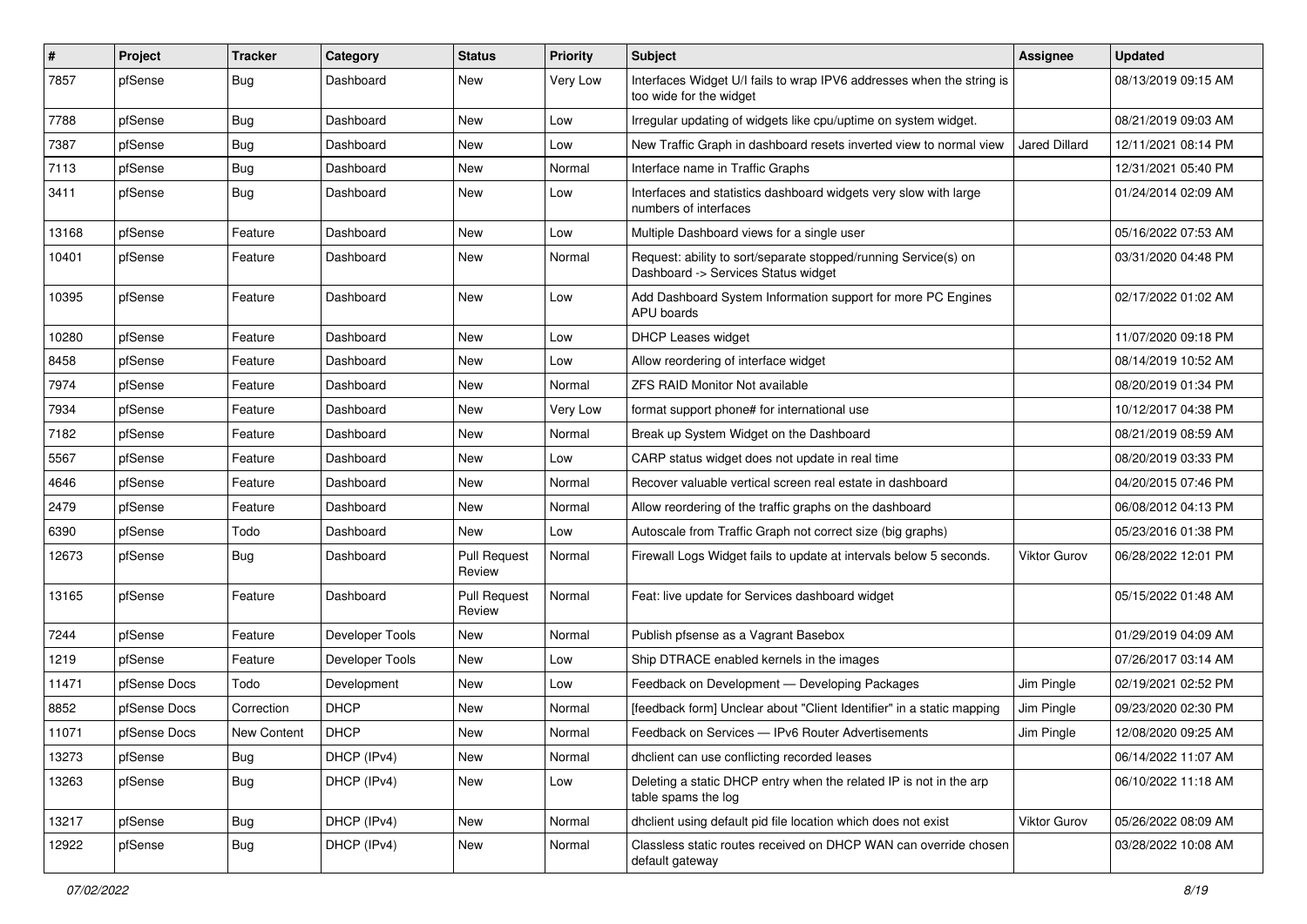| $\vert$ # | Project | <b>Tracker</b> | Category    | <b>Status</b> | <b>Priority</b> | Subject                                                                                                                            | <b>Assignee</b>      | <b>Updated</b>      |
|-----------|---------|----------------|-------------|---------------|-----------------|------------------------------------------------------------------------------------------------------------------------------------|----------------------|---------------------|
| 12070     | pfSense | Bug            | DHCP (IPv4) | New           | Low             | VLAN0 for WAN DHCP                                                                                                                 |                      | 12/23/2021 04:31 PM |
| 12067     | pfSense | Bug            | DHCP (IPv4) | <b>New</b>    | Very Low        | <b>DHCP Monitoring Statistics Error</b>                                                                                            |                      | 06/21/2021 08:39 AM |
| 9343      | pfSense | <b>Bug</b>     | DHCP (IPv4) | New           | Normal          | diag_arp.php times out with large DHCPD leases table                                                                               |                      | 08/14/2019 01:19 PM |
| 8614      | pfSense | <b>Bug</b>     | DHCP (IPv4) | <b>New</b>    | Normal          | Cannot remove Additional BOOTP/DHCP Options                                                                                        |                      | 08/21/2019 09:15 AM |
| 7172      | pfSense | Bug            | DHCP (IPv4) | New           | Normal          | Sorting by hostname in Services > DHCP Server > LAN should be<br>"natural" (alphanumeric friendly)                                 |                      | 08/20/2019 03:47 PM |
| 4451      | pfSense | Bug            | DHCP (IPv4) | New           | Low             | Status DHCP Leases shows double entries for static entries without<br>IP address                                                   | <b>Phillip Davis</b> | 05/21/2022 04:55 PM |
| 3771      | pfSense | Bug            | DHCP (IPv4) | New           | Normal          | Webinterface and dhcpdcrashes with 500+ static leases                                                                              |                      | 08/21/2019 09:26 AM |
| 3404      | pfSense | Bug            | DHCP (IPv4) | New           | Normal          | DHCP Server Fails to Start on Interfaces that are Slow to Come<br><b>Online During Boot</b>                                        |                      | 02/11/2014 05:09 PM |
| 13256     | pfSense | Feature        | DHCP (IPv4) | New           | Normal          | Better handling of duplicate IPs in static DHCP assignments                                                                        |                      | 06/11/2022 04:51 PM |
| 11004     | pfSense | Feature        | DHCP (IPv4) | New           | Low             | DHCP reservations with no IP address show entries in DHCP leases                                                                   |                      | 10/26/2020 07:22 AM |
| 10802     | pfSense | Feature        | DHCP (IPv4) | New           | Very Low        | Seperator for DHCP Static Mapped leases                                                                                            |                      | 07/31/2020 10:30 AM |
| 10345     | pfSense | Feature        | DHCP (IPv4) | New           | Normal          | DHCP lease distinction between online and offline                                                                                  |                      | 03/16/2020 07:56 AM |
| 10250     | pfSense | Feature        | DHCP (IPv4) | <b>New</b>    | Very Low        | DHCP lease view by interface                                                                                                       |                      | 02/11/2020 07:47 AM |
| 9732      | pfSense | Feature        | DHCP (IPv4) | New           | Normal          | System UTC time offset in DHCP Option 2                                                                                            |                      | 09/06/2019 08:39 PM |
| 9130      | pfSense | Feature        | DHCP (IPv4) | <b>New</b>    | Normal          | Request ID [#INC-16195]: DHCP - PXE Boot                                                                                           |                      | 09/10/2020 01:39 PM |
| 8879      | pfSense | Feature        | DHCP (IPv4) | New           | Very Low        | DHCP options ADD force options                                                                                                     |                      | 09/07/2018 09:14 AM |
| 8330      | pfSense | Feature        | DHCP (IPv4) | New           | Normal          | add options for ddns-local-address statements                                                                                      |                      | 04/27/2021 12:31 PM |
| 7441      | pfSense | Feature        | DHCP (IPv4) | New           | Low             | Display start/end times for Static Mapping leases on DHCP<br>Leases/DHCPv6 Leases                                                  |                      | 08/21/2019 10:48 AM |
| 7405      | pfSense | Feature        | DHCP (IPv4) | New           | Normal          | Ability to add dhcp host reservations from "Diagnostics -> ARP<br>table"                                                           |                      | 10/12/2020 08:22 AM |
| 6960      | pfSense | Feature        | DHCP (IPv4) | New           | Normal          | Consider replacing ISC DHCP server with KEA DHCP                                                                                   |                      | 09/24/2020 01:59 PM |
| 6615      | pfSense | Feature        | DHCP (IPv4) | <b>New</b>    | Normal          | new DHCP server option                                                                                                             |                      | 08/13/2019 01:39 PM |
| 6544      | pfSense | Feature        | DHCP (IPv4) | New           | Very Low        | RFC 3046 DHCP Option 82 support (and RFC 3315/4649/4580 for<br>IPv6                                                                |                      | 07/13/2020 02:14 AM |
| 5080      | pfSense | Feature        | DHCP (IPv4) | New           | Normal          | Settings tab under Services>DHCP Server                                                                                            |                      | 08/13/2019 12:53 PM |
| 4899      | pfSense | Feature        | DHCP (IPv4) | New           | Normal          | Additional BOOTP/DHCP Options should allow a force option                                                                          |                      | 01/02/2018 02:24 PM |
| 3534      | pfSense | Feature        | DHCP (IPv4) | New           | Normal          | DDNS using arbitrary zone primary                                                                                                  |                      | 07/08/2014 11:40 AM |
| 2983      | pfSense | Feature        | DHCP (IPv4) | New           | Normal          | DHCPD: Add vendor-class-identifier and MAC-OIDs                                                                                    |                      | 05/29/2020 09:24 PM |
| 2774      | pfSense | Feature        | DHCP (IPv4) | New           | Normal          | Extend DHCP Pools code to allow using different subnets                                                                            |                      | 08/19/2019 10:27 AM |
| 2323      | pfSense | Feature        | DHCP (IPv4) | New           | Low             | GUI doesn't allow to configure DHCP server to serve IP addresses<br>belonging to subnets wich are not associated with an interface |                      | 08/19/2019 10:27 AM |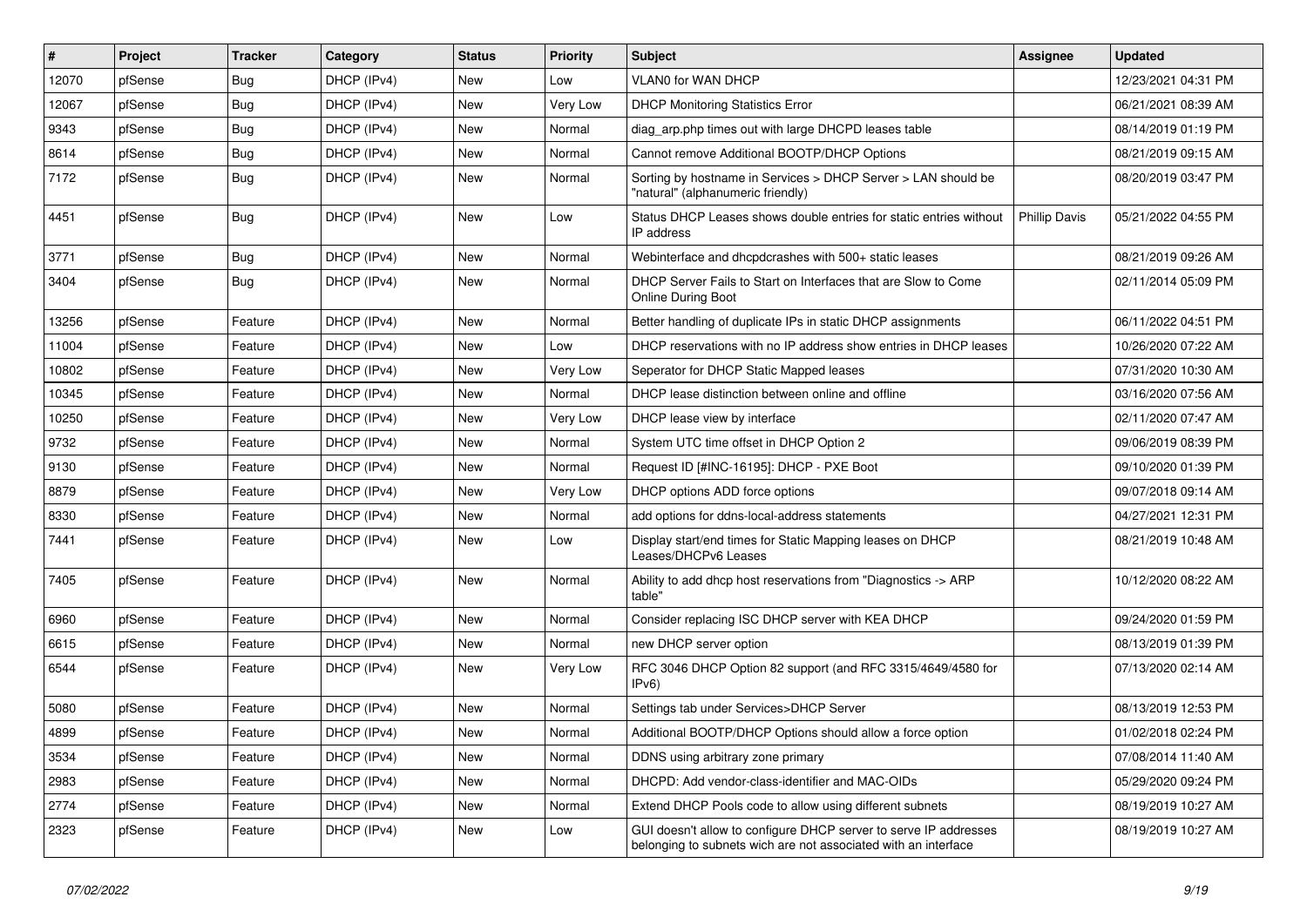| ∦     | Project | <b>Tracker</b> | Category    | <b>Status</b>                 | <b>Priority</b> | Subject                                                                                         | <b>Assignee</b>    | <b>Updated</b>      |
|-------|---------|----------------|-------------|-------------------------------|-----------------|-------------------------------------------------------------------------------------------------|--------------------|---------------------|
| 13250 | pfSense | Todo           | DHCP (IPv4) | New                           | Very Low        | Clean up DHCP Server option language                                                            | Jim Pingle         | 06/28/2022 12:01 PM |
| 6362  | pfSense | Bug            | DHCP (IPv4) | Confirmed                     | Normal          | DHCP Client ID not used                                                                         |                    | 07/09/2021 06:30 AM |
| 4061  | pfSense | <b>Bug</b>     | DHCP (IPv4) | Confirmed                     | Normal          | dhcpd doesn't send client-hostname to peer, breaking DHCP lease<br>registrations w/HA           |                    | 02/24/2017 08:58 PM |
| 13321 | pfSense | Bug            | DHCP (IPv4) | <b>Pull Request</b><br>Review | Normal          | dhcpleases handles duplicate hostnames incorrectly                                              |                    | 06/30/2022 07:06 AM |
| 12959 | pfSense | Bug            | DHCP (IPv4) | Feedback                      | Normal          | dhcplease process wrongly update host file if client-hostname is<br>empty                       |                    | 07/01/2022 09:10 AM |
| 8179  | pfSense | Bug            | DHCP (IPv4) | Feedback                      | Normal          | Incorrect reverse DNS zone in DHCP server config for<br>non-octet-aligned subnet mask           | Renato Botelho     | 02/09/2022 11:17 PM |
| 13253 | pfSense | Bug            | DHCP (IPv6) | <b>New</b>                    | Normal          | 'dhcp6c' is not restarted when applying settings when multiple<br>WANs are configured for DHCP6 |                    | 06/28/2022 12:01 PM |
| 13237 | pfSense | Bug            | DHCP (IPv6) | <b>New</b>                    | Normal          | dhcp6c script cannot be executed safely                                                         |                    | 06/01/2022 11:20 AM |
| 12823 | pfSense | Bug            | DHCP (IPv6) | New                           | Normal          | Multiple DHCP6 WAN connections PPPoE interface 'defached'<br>status                             |                    | 02/18/2022 05:39 AM |
| 10822 | pfSense | Bug            | DHCP (IPv6) | <b>New</b>                    | Normal          | Deprecated IPv6 prefix won't be announced as deprecated to clients                              |                    | 08/10/2020 09:23 AM |
| 10714 | pfSense | <b>Bug</b>     | DHCP (IPv6) | <b>New</b>                    | Normal          | radvd only gives out the prefix of the "first" IPv6 address of an<br>interface                  |                    | 10/06/2020 01:03 PM |
| 9136  | pfSense | Bug            | DHCP (IPv6) | <b>New</b>                    | High            | IPv6 Tracking Interfaces Lose IPv6 Address in Certain Cases                                     |                    | 04/21/2022 12:39 PM |
| 7821  | pfSense | <b>Bug</b>     | DHCP (IPv6) | New                           | Normal          | GIF does not support broadcast                                                                  |                    | 08/29/2017 10:50 AM |
| 7734  | pfSense | Bug            | DHCP (IPv6) | <b>New</b>                    | Normal          | Using opton ia pd0 does not renew prefix and prefix get dropped                                 |                    | 07/31/2017 03:46 AM |
| 6873  | pfSense | Bug            | DHCP (IPv6) | <b>New</b>                    | Low             | radvd - Too many addresses in RDNSS section when previously<br>using DHCPv6                     | Dominic<br>McKeown | 06/06/2018 10:45 AM |
| 6691  | pfSense | Bug            | DHCP (IPv6) | <b>New</b>                    | Normal          | dhcp6c quits after only two tries if no response was received                                   |                    | 12/07/2020 04:25 PM |
| 6051  | pfSense | Bug            | DHCP (IPv6) | New                           | Normal          | DHCPv6 Client Failure for additional WAN Address causes<br>2-seconds-service-restart-loop       |                    | 12/03/2020 01:08 AM |
| 13248 | pfSense | Regression     | DHCP (IPv6) | <b>New</b>                    | Normal          | IPv6 Router Advertisements runs when config.xml does not contain<br>an entry for the interface  |                    | 06/05/2022 07:44 PM |
| 12581 | pfSense | Regression     | DHCP (IPv6) | New                           | Normal          | CARP IPv6 assigned address does not get advertised to endpoints<br>with RADV                    |                    | 12/16/2021 02:34 PM |
| 13296 | pfSense | Feature        | DHCP (IPv6) | New                           | Normal          | Add support for DHCP6 OPTION_PD_EXCLUDE (RFC 6603)                                              |                    | 06/24/2022 10:10 PM |
| 9575  | pfSense | Feature        | DHCP (IPv6) | New                           | Very Low        | RFC 7078 - Distributing Address Selection Policy Using DHCPv6                                   |                    | 08/14/2019 02:39 PM |
| 9536  | pfSense | Feature        | DHCP (IPv6) | New                           | Normal          | Support dynamic prefix in DHCPv6 Server                                                         |                    | 05/25/2022 04:27 AM |
| 6283  | pfSense | Feature        | DHCP (IPv6) | New                           | Normal          | Register DHCPv6 leases with DNS resolver                                                        |                    | 08/21/2019 10:48 AM |
| 5950  | pfSense | Feature        | DHCP (IPv6) | New                           | Normal          | DHCPv6 Server support for PD of PD-obtained networks                                            |                    | 03/04/2016 03:04 AM |
| 3185  | pfSense | Feature        | DHCP (IPv6) | New                           | Normal          | Accommodate a DHCPv6 failover-like mechanism                                                    |                    | 11/24/2017 10:44 AM |
| 7138  | pfSense | <b>Bug</b>     | DHCP (IPv6) | Assigned                      | Normal          | Pfsense wide dhcpv6 client doesn't recognise ifid statement                                     |                    | 04/21/2022 12:39 PM |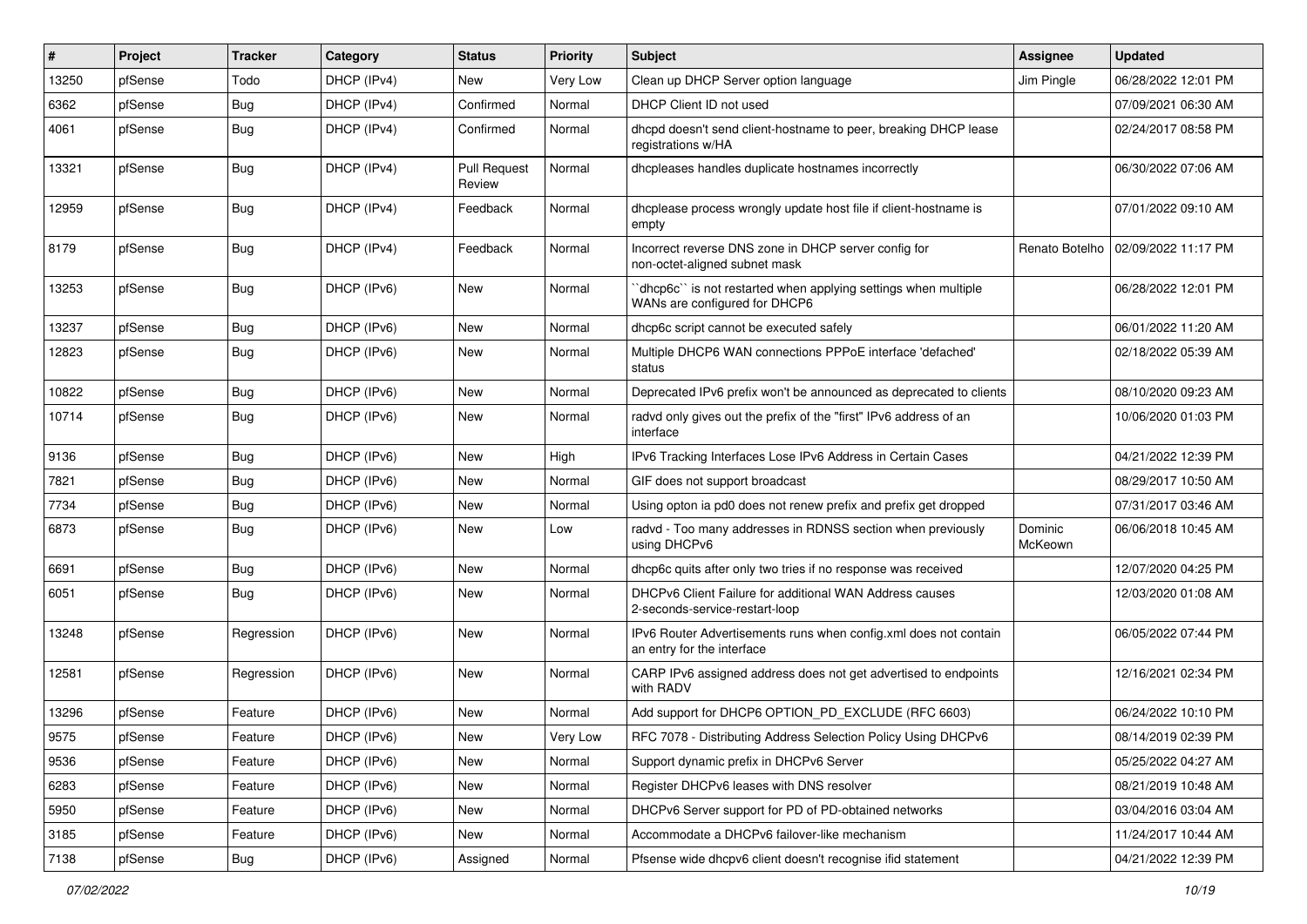| $\sharp$ | Project      | <b>Tracker</b>     | Category             | <b>Status</b>                 | <b>Priority</b> | <b>Subject</b>                                                                                | Assignee   | <b>Updated</b>      |
|----------|--------------|--------------------|----------------------|-------------------------------|-----------------|-----------------------------------------------------------------------------------------------|------------|---------------------|
| 12947    | pfSense      | <b>Bug</b>         | DHCP (IPv6)          | <b>Pull Request</b><br>Review | Normal          | DHCP6 client does not take any action if the interface IPv6 address<br>changes during renewal |            | 06/28/2022 12:01 PM |
| 12508    | pfSense      | Bug                | <b>DHCP Relay</b>    | <b>New</b>                    | Normal          | DHCP Relay over VPN                                                                           |            | 11/06/2021 11:25 AM |
| 11149    | pfSense      | Bug                | <b>DHCP Relay</b>    | <b>New</b>                    | Normal          | DHCP relay won't start with DHCP server behind gateway                                        |            | 03/22/2021 05:13 AM |
| 10715    | pfSense      | <b>Bug</b>         | <b>DHCP Relay</b>    | <b>New</b>                    | Normal          | DHCPv6 relay always uses the "first" IPv6 address of an interface                             |            | 06/29/2020 05:01 AM |
| 4680     | pfSense      | Bug                | <b>DHCP Relay</b>    | New                           | Normal          | DHCP relay does not work with DHCP server on other end of<br>OpenVPN tunnel                   |            | 05/05/2015 06:55 PM |
| 12120    | pfSense      | Feature            | <b>DHCP Relay</b>    | <b>New</b>                    | Normal          | Permit several sets of destination DHCP servers in DHCP relay                                 |            | 07/11/2021 05:41 PM |
| 9680     | pfSense      | Feature            | <b>DHCP Relay</b>    | New                           | Normal          | Seperate DHCP Server and relay per interface                                                  |            | 02/27/2020 10:47 AM |
| 10904    | pfSense      | Feature            | <b>DHCP Relay</b>    | <b>Pull Request</b><br>Review | Normal          | Support vti interfaces in dhcrelay                                                            | Luiz Souza | 10/12/2020 07:35 AM |
| 7848     | pfSense      | Bug                | Diagnostics          | <b>New</b>                    | Low             | NDP Table Sort by Expiration Error                                                            |            | 08/26/2019 02:56 PM |
| 7590     | pfSense      | Bug                | Diagnostics          | <b>New</b>                    | Normal          | diag_edit do not save when nothing to sae (in directory browse view)                          |            | 05/20/2017 05:04 PM |
| 7589     | pfSense      | <b>Bug</b>         | Diagnostics          | New                           | Normal          | diag edit.php old print info box                                                              |            | 05/20/2017 05:02 PM |
| 13322    | pfSense      | Feature            | Diagnostics          | <b>New</b>                    | Low             | Define Packet Capture Protocol                                                                |            | 06/30/2022 06:45 AM |
| 12343    | pfSense      | Feature            | Diagnostics          | New                           | Low             | Real time traffic monitoring                                                                  |            | 09/06/2021 01:26 PM |
| 11856    | pfSense      | Feature            | Diagnostics          | New                           | Normal          | Replace/add Alias or DNS names for known LAN addresses in the<br>State table                  |            | 04/27/2021 08:01 AM |
| 9718     | pfSense      | Feature            | Diagnostics          | New                           | Low             | Make diag_states_summary table sortable                                                       |            | 10/06/2020 09:12 AM |
| 7459     | pfSense      | Feature            | Diagnostics          | <b>New</b>                    | Low             | "Refresh" button for Diagnostics/Tables display                                               |            | 08/21/2019 09:27 AM |
| 7442     | pfSense      | Feature            | <b>Diagnostics</b>   | <b>New</b>                    | Low             | Suggestions for Diagnostics / ARP Table and Diagnostics / NDP<br>Table                        |            | 08/21/2019 09:27 AM |
| 6804     | pfSense      | Feature            | <b>Diagnostics</b>   | <b>New</b>                    | Very Low        | Add row counter into Diagnostics -> Edit File                                                 |            | 08/20/2019 03:44 PM |
| 5556     | pfSense      | Feature            | Diagnostics          | <b>New</b>                    | Normal          | No error when downloading non-existing file on Diagnostics/Execute                            |            | 08/20/2019 03:43 PM |
| 4914     | pfSense      | Feature            | Diagnostics          | <b>New</b>                    | Low             | Packet Capture Settings                                                                       |            | 08/20/2019 08:51 AM |
| 4456     | pfSense      | Feature            | <b>Diagnostics</b>   | <b>New</b>                    | Normal          | Packet capture additional filtering options                                                   |            | 08/20/2019 03:30 PM |
| 1656     | pfSense      | Feature            | Diagnostics          | <b>New</b>                    | Normal          | Teach pfctl to kill states by port number                                                     |            | 08/21/2019 09:55 AM |
| 12791    | pfSense Docs | <b>New Content</b> | Diagnostics          | <b>New</b>                    | Normal          | Diagnostic Information for Support (pfSense)                                                  |            | 02/13/2022 08:49 PM |
| 3796     | pfSense      | <b>Bug</b>         | Diagnostics          | Confirmed                     | Normal          | States summary fails and is very slow with large state tables                                 |            | 12/11/2021 08:03 PM |
| 12757    | pfSense      | Bug                | Diagnostics          | <b>Pull Request</b><br>Review | Very Low        | Clean up /etc/inc/filter.inc use of pfctl -F                                                  |            | 06/28/2022 12:01 PM |
| 12883    | pfSense Docs | Todo               | <b>DNS</b>           | <b>New</b>                    | Normal          | Feedback on Services - DNS Resolver - Host Overrides                                          |            | 02/28/2022 07:54 PM |
| 7329     | pfSense      | Bug                | <b>DNS Forwarder</b> | <b>New</b>                    | Low             | <b>DHCP Not Updating DNS</b>                                                                  |            | 01/21/2022 09:16 PM |
| 12139    | pfSense      | Feature            | <b>DNS Forwarder</b> | <b>New</b>                    | Normal          | Add support in for specifying a DNSMASQ configuration file                                    |            | 07/16/2021 09:45 PM |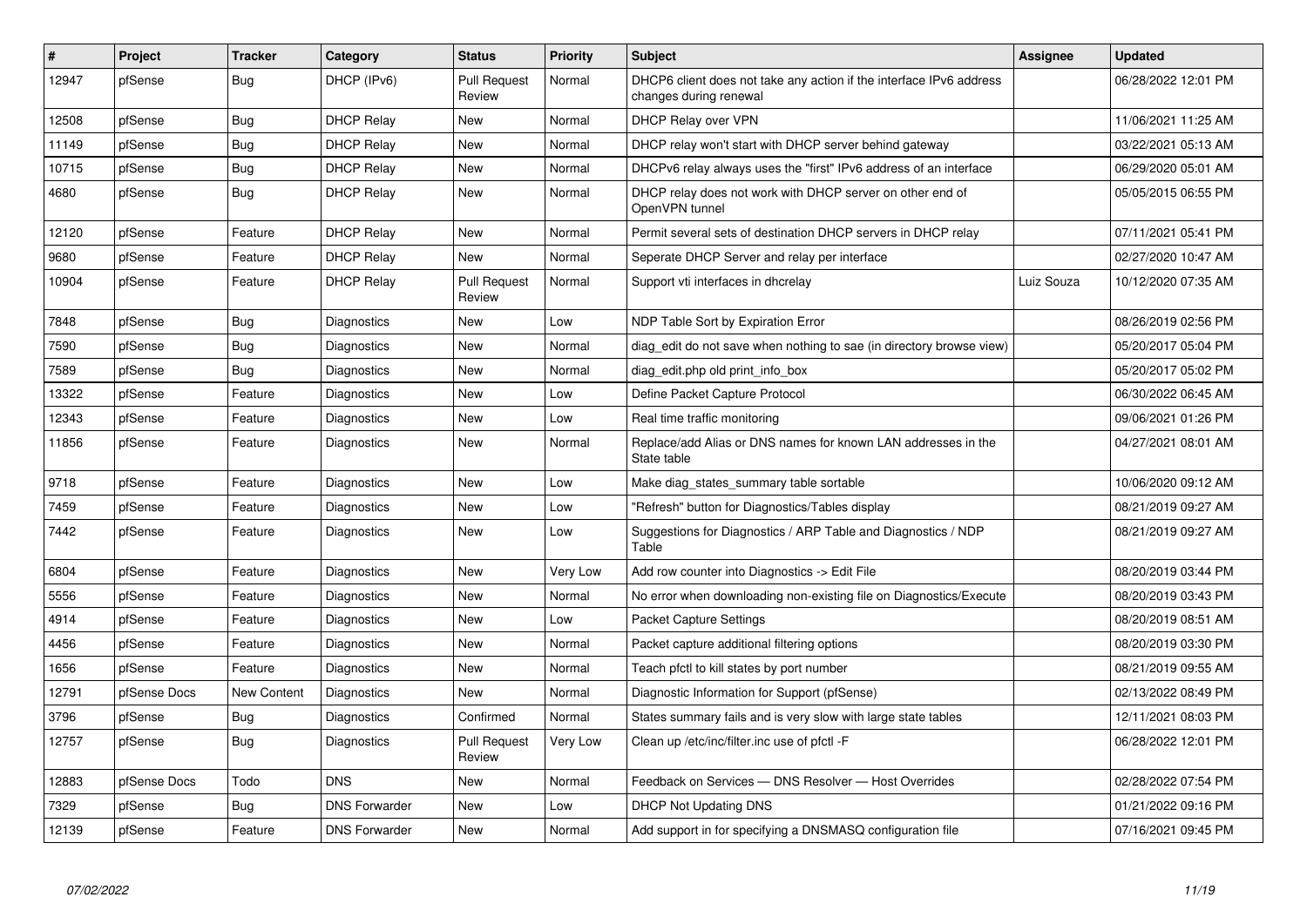| #     | Project | <b>Tracker</b> | Category             | <b>Status</b> | <b>Priority</b> | Subject                                                                                                                       | Assignee   | <b>Updated</b>      |
|-------|---------|----------------|----------------------|---------------|-----------------|-------------------------------------------------------------------------------------------------------------------------------|------------|---------------------|
| 2410  | pfSense | Feature        | <b>DNS Forwarder</b> | New           | Normal          | Support name based aliasing via CNAMEs or some other<br>mechanism.                                                            |            | 12/11/2012 09:56 PM |
| 13254 | pfSense | Bug            | <b>DNS Resolver</b>  | New           | Normal          | DNS resolver does not update "unbound.conf" file during link down<br>events                                                   |            | 06/28/2022 12:01 PM |
| 12612 | pfSense | Bug            | <b>DNS Resolver</b>  | New           | Normal          | DNS Resolver is restarted during every "rc.newwanip" event                                                                    |            | 06/28/2022 12:01 PM |
| 10624 | pfSense | Bug            | <b>DNS Resolver</b>  | New           | Normal          | Unbound configuration memory leak with python module $+$ register<br>DHCP leases active                                       |            | 02/26/2021 10:27 AM |
| 10342 | pfSense | Bug            | <b>DNS Resolver</b>  | <b>New</b>    | Normal          | Unbound domain overrides stop resolving periodically. They only<br>resume after the service has been restarted.               |            | 03/13/2020 10:35 AM |
| 10143 | pfSense | Bug            | <b>DNS Resolver</b>  | New           | Normal          | System hostname DNS entry is assigned to the wrong IP on<br>multi-wan setups                                                  |            | 12/31/2019 02:33 PM |
| 9654  | pfSense | Bug            | <b>DNS Resolver</b>  | New           | Normal          | After reboot, the DNS resolver must be restarted before it will<br>advertise the ipv6 DNS address of the router.              |            | 11/20/2020 03:12 AM |
| 9037  | pfSense | Bug            | <b>DNS Resolver</b>  | New           | Normal          | Unbound not logging to syslog after reboot                                                                                    |            | 10/12/2018 05:09 AM |
| 7152  | pfSense | <b>Bug</b>     | <b>DNS Resolver</b>  | New           | Normal          | Unbound / DNS Resolver issue if "Register DHCP static mappings in<br>the DNS Resolver" set before wildcard DNS custom options |            | 12/18/2021 04:59 PM |
| 1819  | pfSense | Bug            | <b>DNS Resolver</b>  | New           | Normal          | DNS Resolver Not Registering DHCP Server Specified Domain<br>Name                                                             | Luiz Souza | 04/28/2022 01:53 PM |
| 12551 | pfSense | Feature        | <b>DNS Resolver</b>  | <b>New</b>    | Low             | Add ability to set DNS resolver search domain list                                                                            |            | 12/01/2021 11:18 AM |
| 11921 | pfSense | Feature        | <b>DNS Resolver</b>  | New           | Very Low        | Feature Request: Compile unbound with EDNS Client Subnet (ECS)<br>module (--enable-subnet)                                    |            | 05/14/2021 07:29 AM |
| 9436  | pfSense | Feature        | <b>DNS Resolver</b>  | New           | Normal          | Unbound: enable dnstap support                                                                                                |            | 03/27/2019 07:54 PM |
| 8236  | pfSense | Feature        | <b>DNS Resolver</b>  | New           | Normal          | Ability to configure "forward-first" and "forward-host" options for more<br>robust domain overrides in DNS Resolver           |            | 12/26/2017 01:26 AM |
| 7852  | pfSense | Feature        | <b>DNS Resolver</b>  | New           | Normal          | Add views support to Unbound GUI                                                                                              |            | 09/11/2017 12:26 PM |
| 7495  | pfSense | Feature        | <b>DNS Resolver</b>  | New           | Low             | Ability to set TTL for local for Unbound host overrides and dhcp<br>leases                                                    |            | 03/06/2018 09:46 AM |
| 6103  | pfSense | Feature        | <b>DNS Resolver</b>  | New           | Normal          | DNS Resolver Outgoing Interfaces should be able to use Gateway<br>Groups                                                      |            | 10/21/2019 08:02 AM |
| 4798  | pfSense | Feature        | <b>DNS Resolver</b>  | New           | Normal          | Make host and domain overrides available to both DNS Resolver<br>and DNS Forwarder                                            |            | 06/29/2015 02:14 AM |
| 6430  | pfSense | Bug            | <b>DNS Resolver</b>  | Confirmed     | Low             | pfsense should sanity-check hostnames when copying from<br>dhcpd.leases to /etc/hosts                                         |            | 08/13/2019 01:23 PM |
| 5413  | pfSense | <b>Bug</b>     | <b>DNS Resolver</b>  | Confirmed     | High            | Incorrect Handling of Unbound Resolver [service restarts, cache<br>loss, DNS service interruption]                            |            | 06/19/2022 11:11 PM |
| 7096  | pfSense | <b>Bug</b>     | <b>DNS Resolver</b>  | Feedback      | Normal          | Unbound fails to start on boot if specific network devices are<br>configured in the "Network Interfaces"                      |            | 11/22/2021 08:59 AM |
| 13167 | pfSense | Bug            | Dynamic DNS          | New           | Normal          | phpDynDNS: DigitalOcean ddns update fails (bad request, invalid<br>character '-' in request_id)                               |            | 06/16/2022 09:30 PM |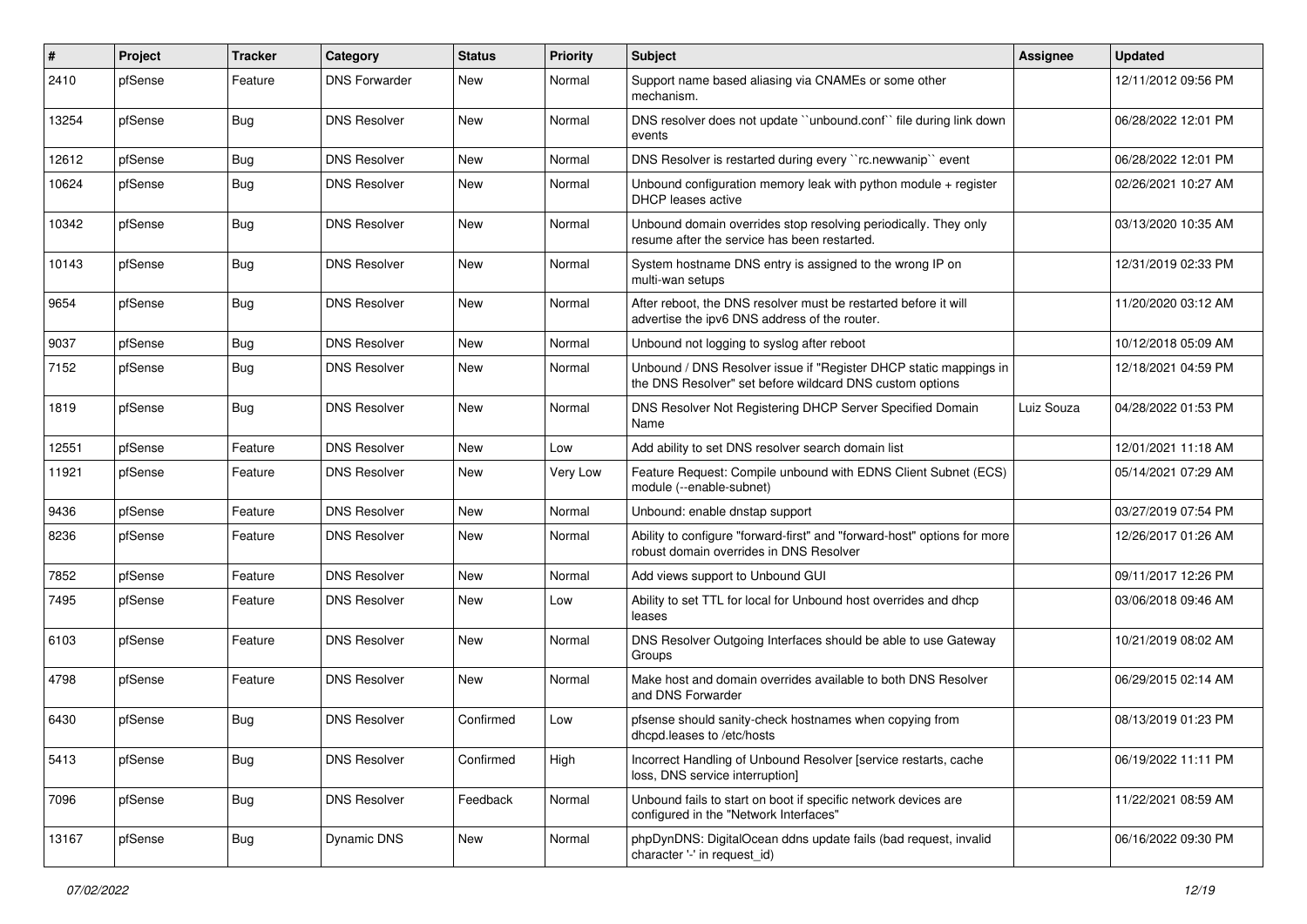| #     | Project                    | <b>Tracker</b> | Category           | <b>Status</b>                 | <b>Priority</b> | Subject                                                                                                 | <b>Assignee</b>                | <b>Updated</b>      |
|-------|----------------------------|----------------|--------------------|-------------------------------|-----------------|---------------------------------------------------------------------------------------------------------|--------------------------------|---------------------|
| 11177 | pfSense                    | <b>Bug</b>     | Dynamic DNS        | New                           | Normal          | DDNSv6 not using Check IP Services                                                                      |                                | 12/21/2020 05:02 AM |
| 11147 | pfSense                    | Bug            | Dynamic DNS        | New                           | Normal          | Domeneshop DynDNS IPv4 and IPv6                                                                         |                                | 12/09/2020 11:47 PM |
| 10000 | pfSense                    | <b>Bug</b>     | Dynamic DNS        | New                           | Normal          | Azure Dynamic DNS A and AAAA Records for Apex Zone                                                      |                                | 03/31/2020 09:03 AM |
| 9805  | pfSense                    | <b>Bug</b>     | Dynamic DNS        | <b>New</b>                    | Normal          | dynDNS cloudflare multiple entries                                                                      |                                | 10/02/2019 04:51 PM |
| 9664  | pfSense                    | Bug            | Dynamic DNS        | New                           | Normal          | DynDNS and Dual-wan problem with CloudFlare (works with No-Ip)                                          |                                | 08/03/2019 10:00 AM |
| 9504  | pfSense                    | <b>Bug</b>     | Dynamic DNS        | New                           | Normal          | Multiple Dynamic DNS update notifications for the same interface,<br>not differentiated by the hostname |                                | 05/07/2019 07:46 AM |
| 8500  | pfSense                    | Bug            | <b>Dynamic DNS</b> | New                           | Low             | Incorrect categorization of status/info messages from phpDynDNS                                         |                                | 08/16/2019 12:50 PM |
| 8432  | pfSense                    | Bug            | Dynamic DNS        | New                           | Normal          | Dynamic DNS Client gives an error that it can't find IPv6 address<br>when WAN interface is a LAGG       |                                | 09/17/2020 05:23 AM |
| 8406  | pfSense                    | Bug            | Dynamic DNS        | New                           | Normal          | DDNS IPV6 Cloudflare Client does not detect PPOE address                                                |                                | 03/31/2018 11:56 AM |
| 12848 | pfSense                    | Feature        | Dynamic DNS        | New                           | Normal          | Evaluation of the DynDNS "Result Match" string                                                          |                                | 02/22/2022 02:01 AM |
| 12602 | pfSense                    | Feature        | Dynamic DNS        | New                           | Normal          | DHCPv6 should allow DDNS Client updates for hosts                                                       |                                | 12/15/2021 11:00 AM |
| 11084 | pfSense                    | Feature        | Dynamic DNS        | New                           | Normal          | Dynamic DNS include option to specify virtual IP addresses                                              |                                | 11/19/2020 01:26 PM |
| 10962 | pfSense                    | Feature        | Dynamic DNS        | New                           | Normal          | Add Cpanel support for Dynamic DNS Clients                                                              |                                | 12/28/2020 01:56 PM |
| 9063  | pfSense                    | Feature        | <b>Dynamic DNS</b> | New                           | Normal          | Allow dynamic DNS client entry to specify which Check IP service to<br>use                              |                                | 10/24/2018 11:53 AM |
| 7718  | pfSense                    | Feature        | Dynamic DNS        | New                           | Very Low        | Hostname for Custom DynDNS Updater.                                                                     |                                | 07/24/2017 10:05 AM |
| 7418  | pfSense                    | Feature        | Dynamic DNS        | New                           | Normal          | Dynamic dns should be sorted interface name                                                             |                                | 08/21/2019 08:58 AM |
| 7292  | pfSense                    | Feature        | Dynamic DNS        | New                           | Normal          | DynamicDNS configuration does not sync to HA secondary                                                  |                                | 02/21/2017 04:56 PM |
| 12063 | pfSense Docs               | Todo           | Dynamic DNS        | New                           | Normal          | Feedback on Services - Dynamic DNS - Configuring RFC 2136<br>Dynamic DNS updates                        |                                | 06/18/2021 06:24 PM |
| 13303 | pfSense                    | Bug            | Dynamic DNS        | <b>Pull Request</b><br>Review | Normal          | DynDNS - DNSExit no longer working                                                                      | Koen Zomers                    | 06/28/2022 12:01 PM |
| 13298 | pfSense                    | <b>Bug</b>     | Dynamic DNS        | <b>Pull Request</b><br>Review | Normal          | Dynv6 does not check response code when updating                                                        | <b>Tiago Beling</b><br>d'Avila | 06/28/2022 12:01 PM |
| 12495 | pfSense                    | Feature        | Dynamic DNS        | <b>Pull Request</b><br>Review | Normal          | DynDNS: add deSEC IPv4&v6 simultaneos update                                                            | Lukas Wiest                    | 11/01/2021 08:53 AM |
| 12494 | pfSense                    | Feature        | Dynamic DNS        | <b>Pull Request</b><br>Review | Normal          | DynDNS: make simultaneous update of IP and LegacyIP possible                                            | Lukas Wiest                    | 11/01/2021 08:52 AM |
| 12877 | pfSense                    | <b>Bug</b>     | Dynamic DNS        | Feedback                      | Normal          | Cloudflare DynDNS fails to update more than two addresses                                               |                                | 05/29/2022 06:56 PM |
| 11235 | pfSense Packages   Bug     |                | Filer              | New                           | Normal          | Filer run script when "state" unchanged                                                                 |                                | 01/08/2021 07:24 AM |
| 11178 | pfSense Packages   Feature |                | Filer              | New                           | Normal          | Filer do not ask what to do with previous filename                                                      |                                | 12/31/2020 02:45 AM |
| 11180 | pfSense Packages   Bug     |                | Filer              | Feedback                      | Normal          | Filer run action for files on sync that wan't been modified                                             | <b>Viktor Gurov</b>            | 01/08/2021 07:27 AM |
| 10426 | pfSense Packages   Bug     |                | Filer              | Feedback                      | Normal          | Filer must validate that File name is uniq                                                              |                                | 04/20/2022 11:02 AM |
| 13067 | pfSense                    | Bug            | FilterDNS          | New                           | Normal          | filterdns resolve interval is twice the intended value                                                  |                                | 04/17/2022 07:45 PM |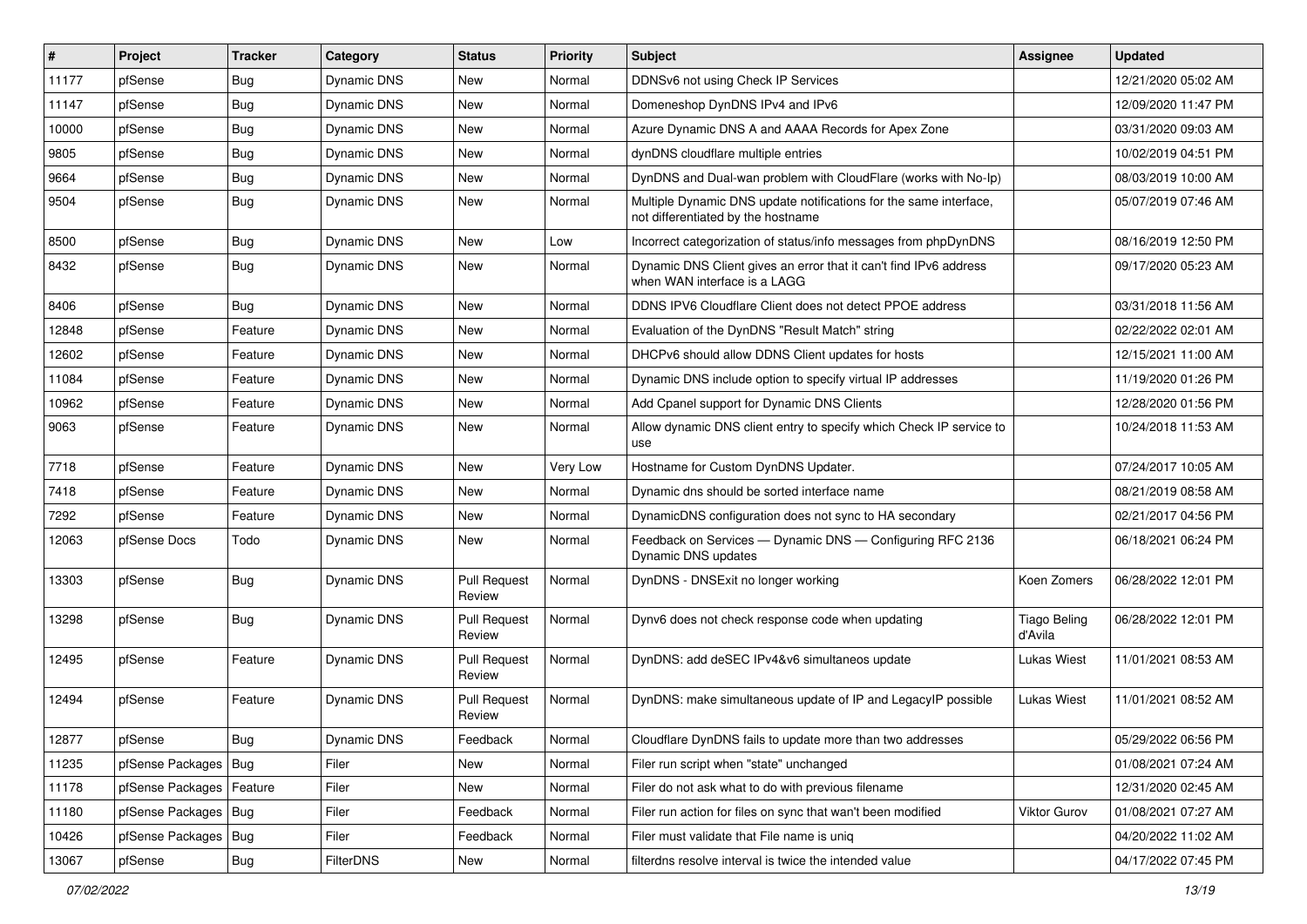| $\vert$ # | Project                    | <b>Tracker</b> | Category              | <b>Status</b>                 | <b>Priority</b> | <b>Subject</b>                                                                             | Assignee            | <b>Updated</b>      |
|-----------|----------------------------|----------------|-----------------------|-------------------------------|-----------------|--------------------------------------------------------------------------------------------|---------------------|---------------------|
| 13020     | pfSense Docs               | Todo           | <b>Firewall Rules</b> | New                           | Normal          | easyrule command documentation should document permissible<br>wildcards                    | Jim Pingle          | 04/04/2022 08:01 AM |
| 12268     | pfSense Docs               | Todo           | <b>Firewall Rules</b> | New                           | Normal          | Feedback on Firewall - Aliases                                                             |                     | 08/17/2021 12:55 AM |
| 12535     | pfSense Docs               | Correction     | <b>Firewall Rules</b> | New                           | Normal          | Negate Rules function does not match the description                                       |                     | 07/01/2022 07:20 AM |
| 9685      | pfSense Docs               | Correction     | <b>Firewall Rules</b> | <b>New</b>                    | Normal          | Feedback on Firewall - Floating Rules                                                      | Jim Pingle          | 09/23/2020 02:57 PM |
| 12770     | pfSense Docs               | Todo           | <b>Firewall Rules</b> | <b>Pull Request</b><br>Review | Normal          | Feedback on Firewall — Configuring firewall rules                                          |                     | 06/27/2022 07:42 AM |
| 11352     | pfSense                    | Bug            | FreeBSD               | <b>New</b>                    | Low             | CTF types > 2^15 in the pfSense kernel config results in DTrace<br>failing                 | Scott Long          | 03/17/2021 02:52 AM |
| 11184     | pfSense                    | <b>Bug</b>     | FreeBSD               | <b>New</b>                    | Normal          | PF: State policy cannot be configurable                                                    |                     | 02/09/2021 02:43 AM |
| 12740     | pfSense                    | <b>Bug</b>     | FreeBSD               | Incomplete                    | Normal          | panic: esp input cb: Unexpected address family                                             |                     | 01/27/2022 01:19 PM |
| 12982     | pfSense Packages           | Bug            | FreeRADIUS            | New                           | Normal          | FreeRadius RadReply table entries missing from pf                                          |                     | 06/19/2022 05:38 PM |
| 12286     | pfSense Packages           | Bug            | FreeRADIUS            | <b>New</b>                    | Normal          | Add support for ntlm_auth in LDAP                                                          |                     | 08/20/2021 08:27 AM |
| 12126     | pfSense Packages   Bug     |                | FreeRADIUS            | New                           | Normal          | freeradius3 0.15.7 31                                                                      |                     | 10/11/2021 08:21 AM |
| 11802     | pfSense Packages   Bug     |                | FreeRADIUS            | New                           | Normal          | FreeRADIUS sync                                                                            |                     | 05/10/2021 04:18 AM |
| 10695     | pfSense Packages   Bug     |                | FreeRADIUS            | <b>New</b>                    | Normal          | FreeRadius Accounting skipping MBs after reboot due to power<br>down                       |                     | 06/24/2020 04:49 AM |
| 8589      | pfSense Packages   Bug     |                | FreeRADIUS            | <b>New</b>                    | Normal          | FreeRadius 0.15.5_2 ignoring tunnelled-reply=no                                            |                     | 02/18/2019 03:40 PM |
| 8516      | pfSense Packages   Bug     |                | FreeRADIUS            | New                           | Normal          | FreeRADIUS requires settings re-saved after pfSense upgrade                                | Jim Pingle          | 12/31/2021 05:58 PM |
| 8513      | pfSense Packages   Bug     |                | FreeRADIUS            | New                           | High            | Freeradius 3.x Idap problem                                                                |                     | 02/18/2019 05:22 PM |
| 8264      | pfSense Packages   Bug     |                | FreeRADIUS            | New                           | Normal          | Radiusd restart on WAN change results in freeradius not running<br>(and possible solution) |                     | 04/21/2022 12:39 PM |
| 7403      | pfSense Packages   Bug     |                | FreeRADIUS            | <b>New</b>                    | Normal          | Captive Portal + freeradius2 + MySQL problems with German<br>Umlaut                        |                     | 03/17/2017 09:12 AM |
| 11534     | pfSense Packages           | Regression     | FreeRADIUS            | <b>New</b>                    | High            | FreeRADIUS EAP anonymous connection forbidden out-of-tunnel                                |                     | 07/14/2021 02:32 AM |
| 13284     | pfSense Packages   Feature |                | FreeRADIUS            | New                           | Normal          | Option to define "Issuer" in OPT configuration.                                            | Jakob<br>Nordgarden | 06/19/2022 12:10 PM |
| 11138     | pfSense Packages   Feature |                | FreeRADIUS            | <b>New</b>                    | Normal          | new WebGUI checkboxes needed                                                               |                     | 12/07/2020 08:28 AM |
| 11026     | pfSense Packages           | Feature        | FreeRADIUS            | <b>New</b>                    | Low             | Feedback on Packages - FreeRADIUS package                                                  |                     | 11/02/2020 07:21 AM |
| 10377     | pfSense Packages   Feature |                | FreeRADIUS            | New                           | Very Low        | Allow usage of TOTP (Google-Authenticator) without PIN                                     |                     | 03/30/2020 11:43 AM |
| 9704      | pfSense Packages   Feature |                | FreeRADIUS            | New                           | Normal          | Enable filter_username                                                                     |                     | 08/27/2019 12:07 PM |
| 8836      | pfSense Packages   Feature |                | FreeRADIUS            | New                           | Normal          | Define Idap group vlan assignment in users file                                            |                     | 08/26/2018 07:53 AM |
| 8769      | pfSense Packages   Feature |                | FreeRADIUS            | New                           | Normal          | Allow FreeRADIUS users to change their own Passwords and Pins                              |                     | 10/11/2018 11:34 AM |
| 8224      | pfSense Packages   Feature |                | FreeRADIUS            | New                           | Normal          | Add "OU" field to FreeRADIUS page                                                          |                     | 02/21/2018 12:53 AM |
| 8161      | pfSense Packages   Feature |                | FreeRADIUS            | New                           | Very Low        | Add virtual server support to FreeRadius                                                   |                     | 12/05/2017 01:57 PM |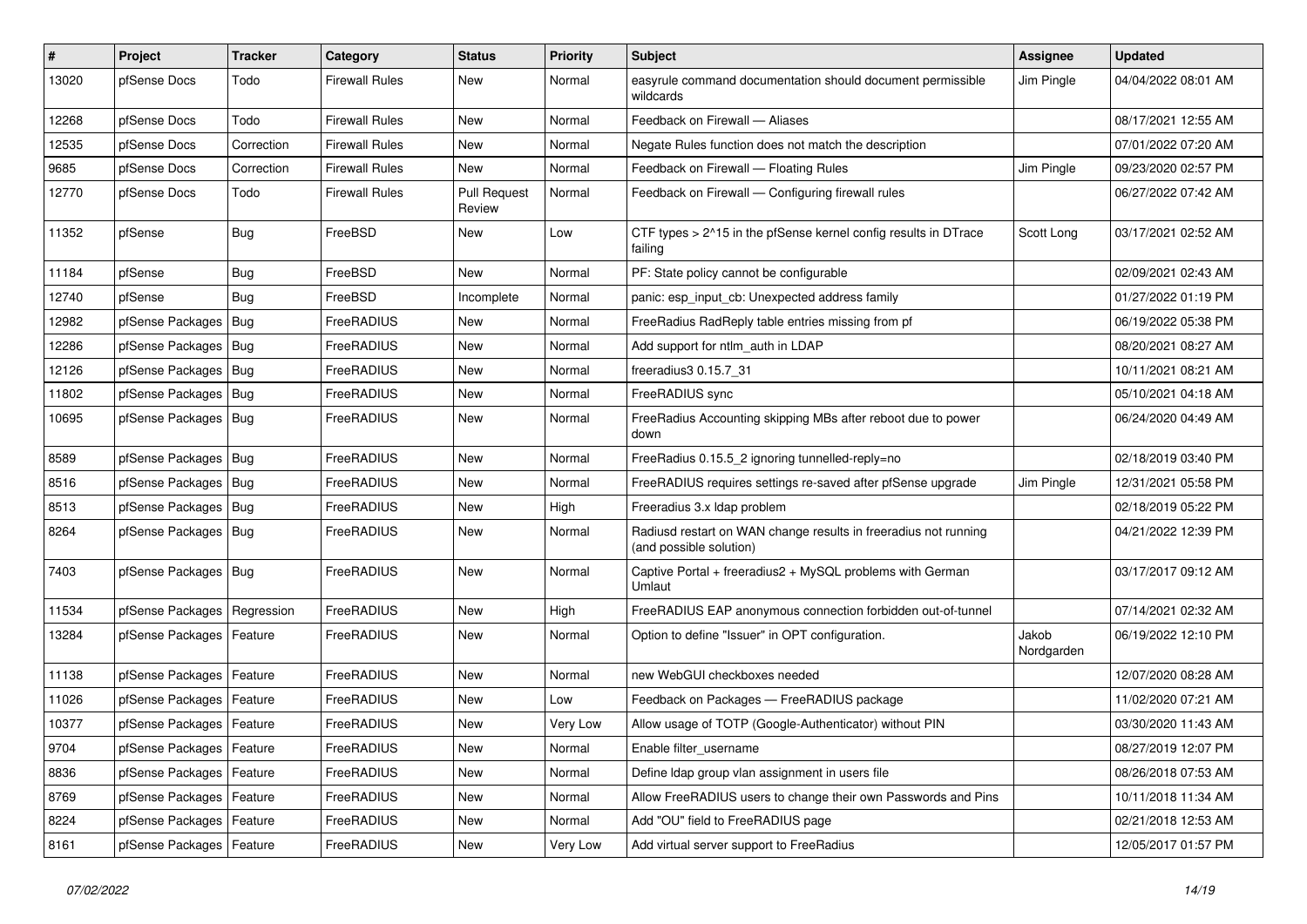| $\vert$ # | Project                    | <b>Tracker</b> | Category   | <b>Status</b> | <b>Priority</b> | <b>Subject</b>                                                                                                                                                          | Assignee            | <b>Updated</b>      |
|-----------|----------------------------|----------------|------------|---------------|-----------------|-------------------------------------------------------------------------------------------------------------------------------------------------------------------------|---------------------|---------------------|
| 8031      | pfSense Packages           | Feature        | FreeRADIUS | New           | Normal          | FreeRADIUS copy entry function                                                                                                                                          |                     | 08/16/2019 01:01 PM |
| 7608      | pfSense Packages           | Feature        | FreeRADIUS | <b>New</b>    | Very Low        | Captive Portal amount of traffic Account + Free Radius+Mysql                                                                                                            |                     | 05/28/2017 09:08 AM |
| 4506      | pfSense Packages           | Feature        | FreeRADIUS | New           | Normal          | FreeRADIUS groups/hunt groups                                                                                                                                           |                     | 03/10/2015 08:51 PM |
| 11054     | pfSense Packages           | Bug            | FreeRADIUS | Assigned      | Normal          | Check Client Certificate CN not working as described                                                                                                                    | Viktor Gurov        | 12/14/2021 07:22 AM |
| 10297     | pfSense Packages           | Feature        | FreeRADIUS | Assigned      | Normal          | IPv6 user attributes                                                                                                                                                    |                     | 04/21/2022 12:39 PM |
| 12742     | pfSense Packages           | <b>Bug</b>     | FreeRADIUS | Feedback      | Normal          | freeRADIUS virtual-server-default: modules dailycounter,<br>monthlycounter, noresetcounter, expire_on_login in authorize<br>section prevent virtual server from loading |                     | 03/01/2022 12:45 PM |
| 11980     | pfSense Packages           | Bug            | FreeRADIUS | Feedback      | Normal          | EAP does not work with SQL backend                                                                                                                                      |                     | 07/21/2021 07:24 AM |
| 11746     | pfSense Packages   Bug     |                | FreeRADIUS | Feedback      | Normal          | Second LDAP server configuration misses the ipaNThash control<br>attribute                                                                                              | <b>Viktor Gurov</b> | 07/14/2021 01:44 PM |
| 11388     | pfSense Packages           | Bug            | FreeRADIUS | Feedback      | Normal          | Captive Portal authentication error with MySQL backend                                                                                                                  | Viktor Gurov        | 02/10/2021 08:54 AM |
| 11331     | pfSense Packages           | Bug            | FreeRADIUS | Feedback      | Normal          | FreeRADIUS latest package upgrade broke Plain Mac<br>Authentication                                                                                                     | <b>Viktor Gurov</b> | 01/30/2021 10:08 AM |
| 8251      | pfSense Packages   Bug     |                | FreeRADIUS | Feedback      | Normal          | Captiveportal + FreeRadius "Last activity" resets to Session start                                                                                                      |                     | 08/13/2019 11:10 AM |
| 10908     | pfSense Packages           | Feature        | FreeRADIUS | Feedback      | Normal          | FreeRADIUS server certificate not using full CA chain                                                                                                                   | <b>Viktor Gurov</b> | 04/22/2022 02:19 AM |
| 10871     | pfSense Packages           | Feature        | FreeRADIUS | Feedback      | Normal          | Extra time period counters for SQL backend                                                                                                                              | <b>Viktor Gurov</b> | 04/22/2022 02:19 AM |
| 12751     | pfSense Packages           | Bug            | <b>FRR</b> | <b>New</b>    | Normal          | Improve FRR route restoration after gateway events                                                                                                                      |                     | 02/06/2022 11:07 PM |
| 12084     | pfSense Packages           | Bug            | <b>FRR</b> | New           | Normal          | libfrr.so.0 error on SG-1100                                                                                                                                            |                     | 06/26/2021 08:22 AM |
| 11841     | pfSense Packages           | Bug            | <b>FRR</b> | <b>New</b>    | Normal          | FRR access lists default bahavior changed to permit by default                                                                                                          |                     | 04/22/2021 09:52 AM |
| 11835     | pfSense Packages           | Bug            | <b>FRR</b> | New           | Normal          | FRR OSPF redistributed connected routes disappearing                                                                                                                    |                     | 04/22/2021 07:11 AM |
| 11650     | pfSense Packages           | Bug            | <b>FRR</b> | <b>New</b>    | Very Low        | FRR configuration broken on restore of manually edited FRR config<br>sections                                                                                           |                     | 03/10/2021 08:50 AM |
| 11158     | pfSense Packages           | Bug            | <b>FRR</b> | <b>New</b>    | High            | <b>FRR Prefix Lists</b>                                                                                                                                                 |                     | 12/30/2020 04:55 PM |
| 10935     | pfSense Packages           | Bug            | FRR        | New           | Normal          | FRR 0.6.7-6 - BGPD service recycled IPv6 without Route Map                                                                                                              |                     | 12/30/2020 05:00 PM |
| 10516     | pfSense Packages           | Bug            | <b>FRR</b> | <b>New</b>    | Normal          | FRR Access list                                                                                                                                                         |                     | 12/06/2020 11:02 PM |
| 10503     | pfSense Packages           | Bug            | <b>FRR</b> | New           | Normal          | Flapping any GW in multi-WAN influences restating all IPsec tunnels<br>in FRR which leads to dropping all IPsec VTI static routes and<br>related BGP issues             |                     | 05/08/2020 07:51 PM |
| 10294     | pfSense Packages   Bug     |                | <b>FRR</b> | <b>New</b>    | Normal          | FRR Route Counts Incorrect on Status Page                                                                                                                               | Jim Pingle          | 02/26/2020 11:08 AM |
| 12889     | pfSense Packages   Feature |                | FRR        | New           | Normal          | FRR GUI add set ipv6 next-hop global                                                                                                                                    |                     | 03/02/2022 06:10 AM |
| 11963     | pfSense Packages           | Feature        | <b>FRR</b> | New           | Normal          | Dynamically change OSPF interface costs on selected interfaces on<br>CARP event                                                                                         |                     | 05/26/2021 04:13 AM |
| 11837     | pfSense Packages   Feature |                | FRR        | New           | Low             | Increase field length of FRR Networks in Access Lists and Prefix<br>Lists                                                                                               |                     | 04/22/2021 07:10 AM |
| 11823     | pfSense Packages           | Feature        | <b>FRR</b> | New           | Normal          | Route handling enhancements                                                                                                                                             |                     | 04/19/2021 06:23 PM |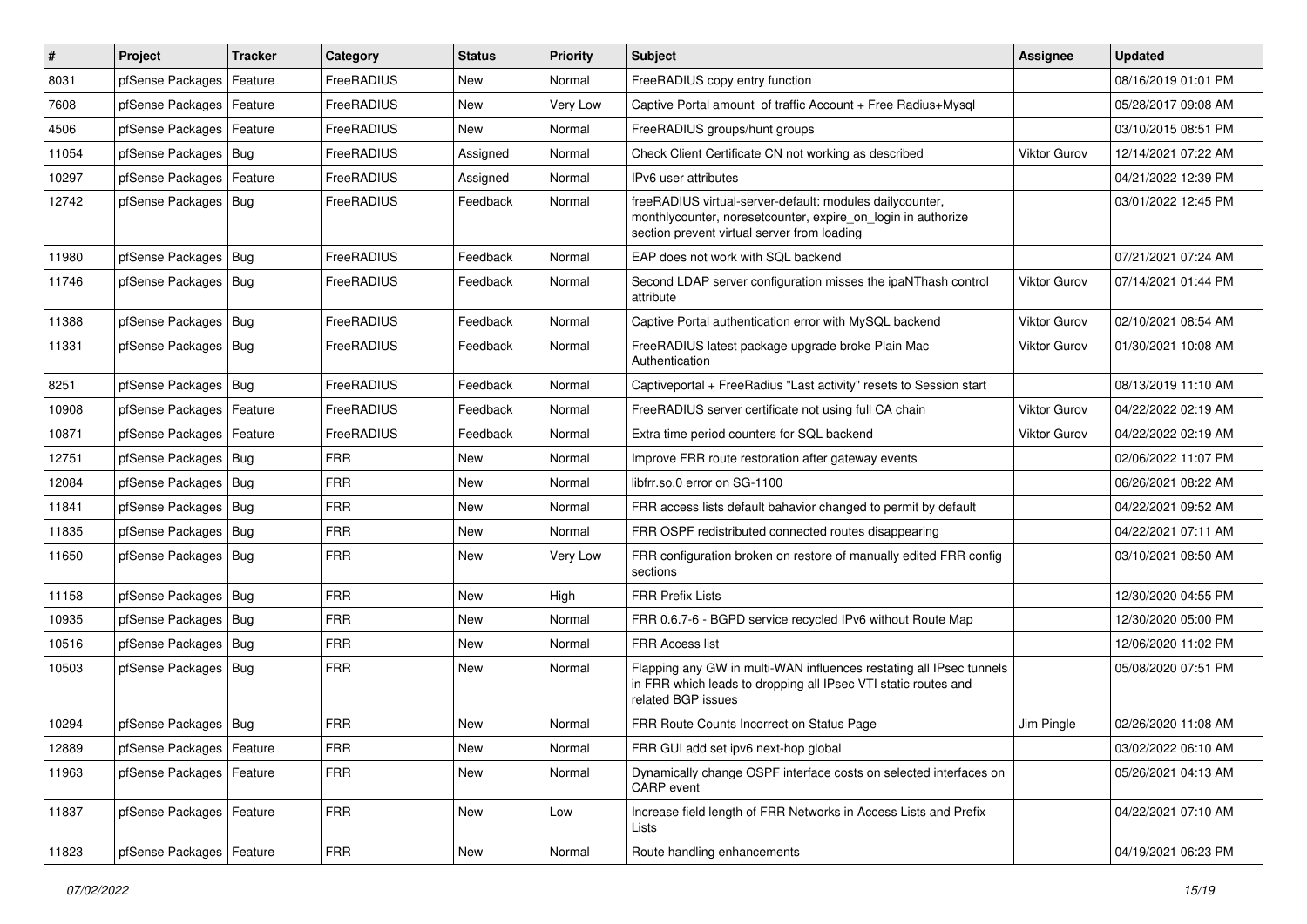| $\vert$ # | Project                    | <b>Tracker</b> | Category                  | <b>Status</b>                 | <b>Priority</b> | Subject                                                                         | Assignee              | <b>Updated</b>      |
|-----------|----------------------------|----------------|---------------------------|-------------------------------|-----------------|---------------------------------------------------------------------------------|-----------------------|---------------------|
| 11703     | pfSense Packages           | Feature        | <b>FRR</b>                | New                           | Normal          | add Krill and Routinator support BGP RPKI                                       |                       | 03/18/2021 07:47 PM |
| 10653     | pfSense Packages   Feature |                | <b>FRR</b>                | <b>New</b>                    | Normal          | Allow to download frr status                                                    | Jim Pingle            | 06/11/2020 01:21 AM |
| 10358     | pfSense Packages   Feature |                | <b>FRR</b>                | New                           | Very Low        | <b>Stage FRR Configuration Changes</b>                                          |                       | 03/19/2020 06:48 AM |
| 9545      | pfSense Packages   Feature |                | <b>FRR</b>                | New                           | Normal          | Enable MULTIPATH in FRR                                                         | Jim Pingle            | 09/18/2020 12:52 PM |
| 9141      | pfSense Packages           | Feature        | <b>FRR</b>                | <b>New</b>                    | Very Low        | FRR xmlrpc                                                                      | Jim Pingle            | 11/26/2018 07:49 AM |
| 11836     | pfSense Packages   Bug     |                | <b>FRR</b>                | Assigned                      | Normal          | FRR ACCEPTFILTER unstable                                                       | <b>Viktor Gurov</b>   | 02/14/2022 07:20 AM |
| 12965     | pfSense Packages   Bug     |                | <b>FRR</b>                | <b>Pull Request</b><br>Review | Normal          | FRR BFD peer configuration is handled incorrectly in some cases                 | <b>Viktor Gurov</b>   | 03/22/2022 08:04 AM |
| 11377     | pfSense Packages   Bug     |                | <b>FRR</b>                | <b>Pull Request</b><br>Review | Normal          | <b>FRR</b> deinstall                                                            |                       | 03/10/2021 08:21 AM |
| 11206     | pfSense Packages   Feature |                | <b>FRR</b>                | <b>Pull Request</b><br>Review | Normal          | <b>FRR 7.5</b>                                                                  | Jim Pingle            | 01/08/2021 12:47 PM |
| 12951     | pfSense Packages   Bug     |                | <b>FRR</b>                | Feedback                      | Normal          | FRR cannot remove IPv6 routes                                                   |                       | 03/22/2022 09:24 PM |
| 12167     | pfSense Packages   Bug     |                | <b>FRR</b>                | Feedback                      | Normal          | BGP TCP setkey not set if neighbor is in peer group                             | <b>Viktor Gurov</b>   | 09/16/2021 09:38 AM |
| 11961     | pfSense Packages   Bug     |                | <b>FRR</b>                | Feedback                      | Normal          | FRR OSPF add unwanted area 0 authentication to router ospf                      | <b>Viktor Gurov</b>   | 09/16/2021 10:25 PM |
| 11847     | pfSense Packages   Bug     |                | <b>FRR</b>                | Feedback                      | Normal          | Filters not applied to PEER Groups                                              | <b>Viktor Gurov</b>   | 07/30/2021 07:45 PM |
| 11693     | pfSense Packages   Bug     |                | <b>FRR</b>                | Feedback                      | Normal          | IPv6 static routing fails                                                       | Viktor Gurov          | 04/26/2022 08:50 AM |
| 11681     | pfSense Packages   Bug     |                | <b>FRR</b>                | Feedback                      | Normal          | FRR generates invalid BFD configuration after removing interfaces               | <b>Viktor Gurov</b>   | 07/14/2021 04:40 PM |
| 11477     | pfSense Packages   Bug     |                | <b>FRR</b>                | Feedback                      | Normal          | FRR does not recognize some BFD options                                         | Viktor Gurov          | 02/26/2021 10:52 PM |
| 11404     | pfSense Packages   Bug     |                | <b>FRR</b>                | Feedback                      | Normal          | Incorrect prefix/access lists migration on update                               | <b>Viktor Gurov</b>   | 02/18/2021 09:49 AM |
| 11345     | pfSense Packages   Bug     |                | <b>FRR</b>                | Feedback                      | Normal          | FRR-OSPF - No "prefix-list" possible                                            | Jim Pingle            | 02/04/2021 11:03 PM |
| 12653     | pfSense Packages           | Regression     | <b>FRR</b>                | Feedback                      | Normal          | RIP related startup error                                                       | <b>Viktor Gurov</b>   | 12/30/2021 08:37 AM |
| 11301     | pfSense Packages   Feature |                | <b>FRR</b>                | Feedback                      | Normal          | Switch FRR to use default rc file as a service control base                     | Jim Pingle            | 01/28/2021 09:35 AM |
| 11130     | pfSense Packages   Feature |                | <b>FRR</b>                | Feedback                      | Normal          | FRR RIP support                                                                 | Jim Pingle            | 12/31/2021 04:19 PM |
| 10789     | pfSense Packages   Feature |                | <b>FRR</b>                | Feedback                      | Normal          | FRR integrated configuration and hitless reloads                                | Jim Pingle            | 01/20/2021 11:16 PM |
| 6651      | pfSense Packages   Feature |                | <b>FRR</b>                | Feedback                      | Normal          | Loopback interfaces                                                             | Christian<br>McDonald | 12/25/2021 02:42 PM |
| 11936     | pfSense Packages   Bug     |                | <b>FRR</b>                | Incomplete                    | High            | FRR does not connect BGP when using password                                    |                       | 05/19/2021 08:12 AM |
| 13076     | pfSense                    | <b>Bug</b>     | Gateway Monitoring        | New                           | Normal          | Marking a gateway as down does not affect IPsec entries using<br>gateway groups |                       | 06/28/2022 12:01 PM |
| 12811     | pfSense                    | Bug            | <b>Gateway Monitoring</b> | New                           | Normal          | Services are not restarted when PPP interfaces connect                          | Jim Pingle            | 06/30/2022 03:18 AM |
| 8192      | pfSense                    | <b>Bug</b>     | Gateway Monitoring        | New                           | Low             | dpinger - Change in ISP link-local IPv6 address drops connectivity              | Luiz Souza            | 11/05/2020 07:31 AM |
| 13242     | pfSense                    | Feature        | Gateway Monitoring        | New                           | Normal          | Enhancements to static route creation/deletion for dpinger monitor<br>IPs       |                       | 06/03/2022 11:20 AM |
| 7671      | pfSense                    | Feature        | Gateway Monitoring        | New                           | Normal          | Gateway Monitoring Via Custom Script or Telnet.                                 |                       | 09/18/2020 02:59 PM |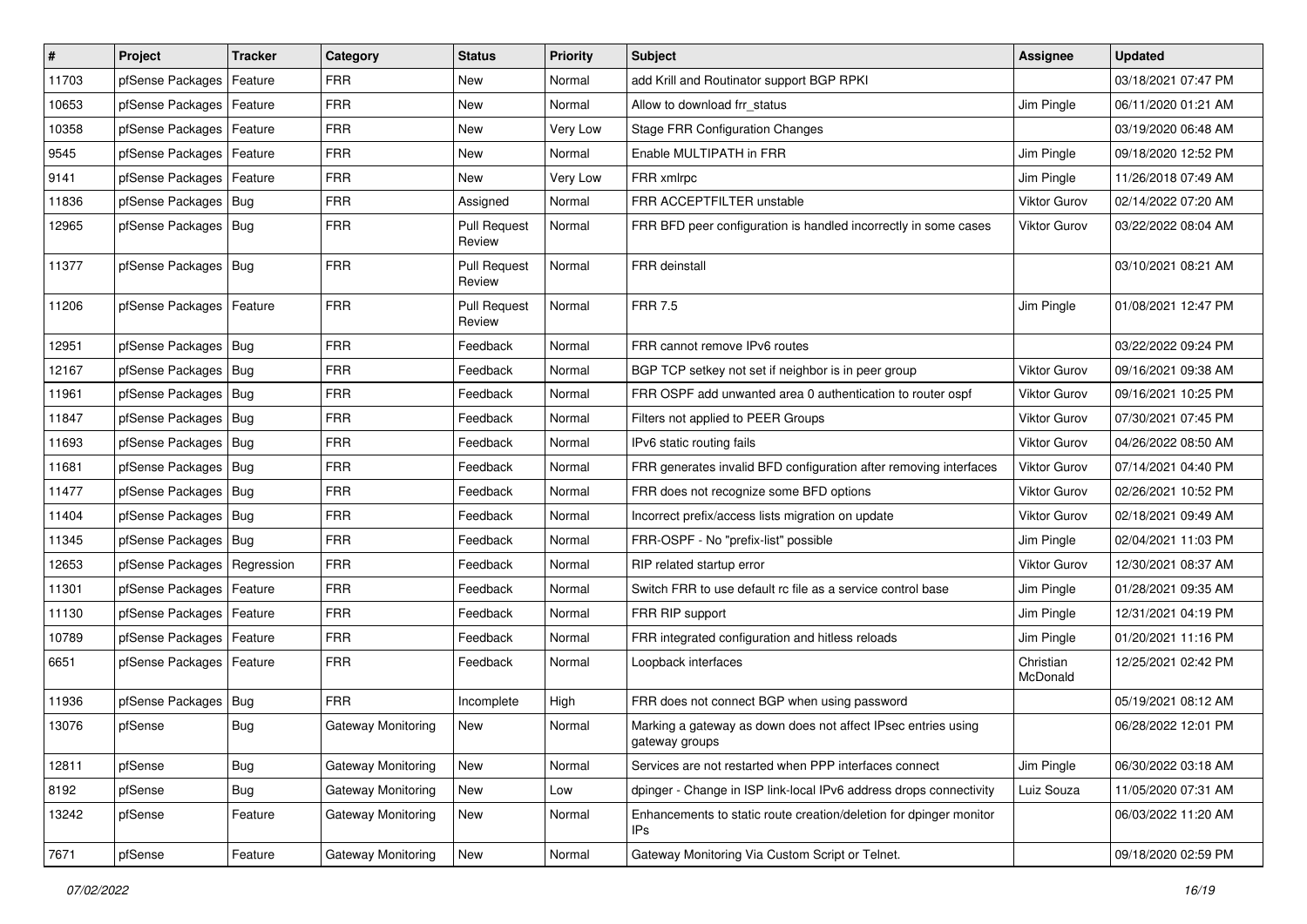| #     | Project      | <b>Tracker</b> | Category                  | <b>Status</b>                 | <b>Priority</b> | Subject                                                                                                                                        | <b>Assignee</b>     | <b>Updated</b>      |
|-------|--------------|----------------|---------------------------|-------------------------------|-----------------|------------------------------------------------------------------------------------------------------------------------------------------------|---------------------|---------------------|
| 3859  | pfSense      | Feature        | Gateway Monitoring        | New                           | Low             | Make it possible to set the source IP address for gateway monitoring                                                                           |                     | 11/06/2016 10:12 PM |
| 6333  | pfSense      | Bug            | Gateway Monitoring        | Confirmed                     | Normal          | Bootup starts/restarts dpinger multiple times                                                                                                  | Luiz Souza          | 11/16/2020 01:11 PM |
| 3132  | pfSense      | Bug            | Gateway Monitoring        | In Progress                   | Normal          | Gateway events for IPv6 affect IPv4 services and vice versa                                                                                    | <b>Viktor Gurov</b> | 06/28/2022 12:01 PM |
| 13295 | pfSense      | Bug            | <b>Gateway Monitoring</b> | <b>Pull Request</b><br>Review | Normal          | Incorrect function parameters for "get_dpinger_status()" call in<br>`qwlb.inc``                                                                |                     | 06/28/2022 12:01 PM |
| 12920 | pfSense      | Bug            | Gateway Monitoring        | <b>Pull Request</b><br>Review | Normal          | Gateway behavior differs when the gateway does not exist in<br>config.xml                                                                      | <b>Viktor Gurov</b> | 06/28/2022 12:01 PM |
| 11960 | pfSense      | Bug            | <b>Gateway Monitoring</b> | Feedback                      | Normal          | Gateway Monitoring Traffic Goes Out Default Gateway                                                                                            |                     | 12/20/2021 05:43 AM |
| 13328 | pfSense Plus | Bug            | Gateways                  | New                           | Normal          | Wireguard Site-to-Site broken after upgrade to 22.05                                                                                           |                     | 07/02/2022 04:02 AM |
| 13320 | pfSense Plus | Bug            | Gateways                  | New                           | Normal          | IP aliases with a CARP VIP parent are not available as VIP choices<br>for gateway groups                                                       |                     | 06/29/2022 02:03 PM |
| 12942 | pfSense      | Bug            | Gateways                  | New                           | Normal          | Code to kill states for old gateway when reconnecting an interface is<br>incorrect                                                             | Jim Pingle          | 06/28/2022 12:01 PM |
| 12857 | pfSense      | Bug            | Gateways                  | New                           | Normal          | Firewall gateway goes away when making changes to Bridge0<br>device                                                                            |                     | 02/27/2022 11:20 AM |
| 12764 | pfSense      | Bug            | Gateways                  | New                           | Normal          | VTI gateway status is pending after assigning the VTI interface                                                                                |                     | 02/07/2022 05:41 AM |
| 12632 | pfSense      | Bug            | Gateways                  | New                           | High            | Assigning a /30 WAN IP address at the console does not save the<br>gateway correctly                                                           |                     | 06/28/2022 12:01 PM |
| 10875 | pfSense      | Bug            | Gateways                  | New                           | Normal          | PPP periodic reset does not fully restore gateway group round-robin<br>functionality                                                           | Luiz Souza          | 11/05/2020 07:44 AM |
| 9650  | pfSense      | Bug            | Gateways                  | New                           | Normal          | IPv6 connection drops (ir-)regular on Kabelvodafone (German cable<br>ISP)                                                                      |                     | 07/27/2019 07:14 AM |
| 8846  | pfSense      | Bug            | Gateways                  | New                           | Low             | Misleading gateway error message adding/editing static routes using<br>a disabled interface                                                    |                     | 08/21/2019 11:29 AM |
| 8343  | pfSense      | Bug            | Gateways                  | New                           | Normal          | Gateway Routes (Default Routes) not removed in Kernel when<br>removed from GUI                                                                 |                     | 05/14/2020 01:22 AM |
| 13294 | pfSense      | Feature        | Gateways                  | New                           | Low             | Change gateway name                                                                                                                            |                     | 06/22/2022 06:07 PM |
| 12077 | pfSense      | Feature        | Gateways                  | New                           | Normal          | Allow stick-connections per gateway group                                                                                                      |                     | 06/24/2021 08:45 AM |
| 11213 | pfSense      | Feature        | Gateways                  | New                           | Low             | Option to mark gateway as down directly from Table                                                                                             |                     | 01/03/2021 07:09 AM |
| 8743  | pfSense      | Todo           | Gateways                  | <b>New</b>                    | Low             | Gateway Groups page should list gateways in tier order                                                                                         |                     | 08/14/2019 12:16 PM |
| 11570 | pfSense      | Regression     | Gateways                  | <b>Pull Request</b><br>Review | Normal          | Gateway monitoring services is not always restarted on interface<br>events, which may prevent a WAN from recovering back to an online<br>state | <b>Viktor Gurov</b> | 06/28/2022 12:01 PM |
| 12214 | pfSense Docs | Todo           | General                   | New                           | Low             | Connect to WebGui.                                                                                                                             |                     | 08/05/2021 04:39 AM |
| 12570 | pfSense Docs | Correction     | General                   | New                           | Normal          | Active appliance list missing 6100                                                                                                             |                     | 12/06/2021 11:41 AM |
| 10821 | pfSense Docs | Correction     | General                   | New                           | Normal          | Use neutral language alternatives                                                                                                              | Jim Pingle          | 09/23/2020 10:43 AM |
| 12805 | pfSense Docs | New Content    | General                   | New                           | Very Low        | Add documentation about what triggers a notfication                                                                                            |                     | 02/15/2022 05:10 PM |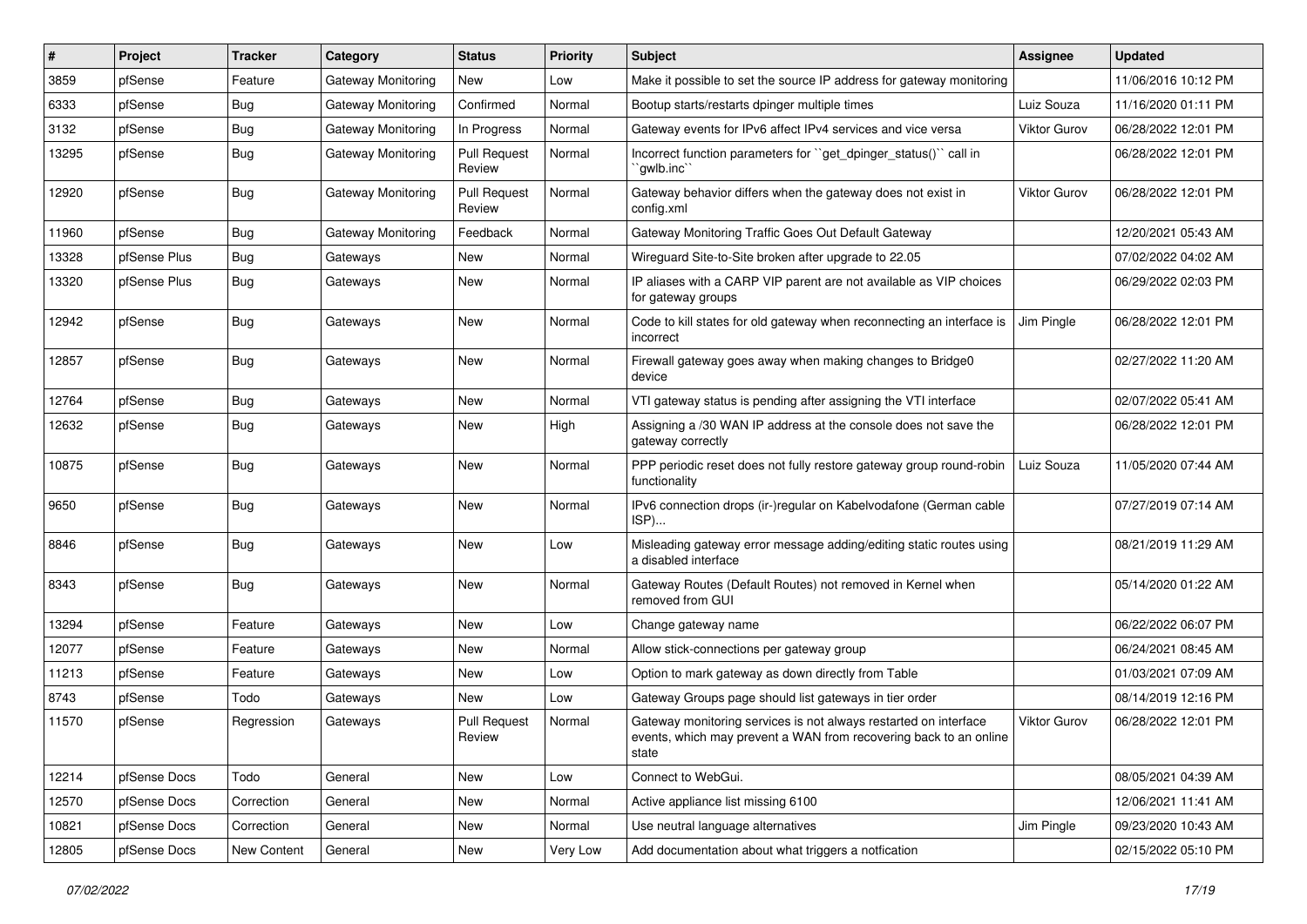| #     | Project                    | <b>Tracker</b>     | Category | <b>Status</b> | <b>Priority</b> | Subject                                                                                             | <b>Assignee</b> | <b>Updated</b>      |
|-------|----------------------------|--------------------|----------|---------------|-----------------|-----------------------------------------------------------------------------------------------------|-----------------|---------------------|
| 12804 | pfSense Docs               | <b>New Content</b> | General  | New           | Very Low        | Create Slack documentation                                                                          |                 | 02/15/2022 04:59 PM |
| 9370  | pfSense Docs               | Correction         | General  | In Progress   | Normal          | Update old screenshots                                                                              | Jim Pingle      | 12/03/2021 09:55 AM |
| 11036 | pfSense Packages           | Bug                | haproxy  | New           | Normal          | <b>HAproxy ACL</b>                                                                                  |                 | 02/11/2022 11:27 AM |
| 11000 | pfSense Packages   Bug     |                    | haproxy  | New           | Very Low        | haproxy deprecated trick suggested                                                                  |                 | 12/23/2020 02:55 PM |
| 9500  | pfSense Packages           | Bug                | haproxy  | New           | Normal          | HAproxy does not delete non-applicable action config                                                |                 | 01/18/2022 06:28 AM |
| 9261  | pfSense Packages   Bug     |                    | haproxy  | New           | Normal          | haproxy GUI failure                                                                                 |                 | 01/08/2019 12:41 PM |
| 9247  | pfSense Packages   Bug     |                    | haproxy  | <b>New</b>    | Low             | HAProxy multiple server selection on stats pages doesn't work                                       |                 | 01/02/2019 04:44 PM |
| 8902  | pfSense Packages   Bug     |                    | haproxy  | New           | Normal          | HAproxy package not use custom DNS for lookup on apply new<br>config                                |                 | 09/16/2018 08:16 AM |
| 8438  | pfSense Packages   Bug     |                    | haproxy  | New           | High            | haproxy: can't use ACL for cert with http-response actions                                          |                 | 05/24/2018 01:12 PM |
| 8213  | pfSense Packages   Bug     |                    | haproxy  | New           | Normal          | acl src file not populated from alias                                                               |                 | 12/21/2017 02:02 PM |
| 7462  | pfSense Packages   Bug     |                    | haproxy  | New           | Normal          | HAproxy not rebinding properly after WAN DHCP IP change                                             |                 | 01/11/2018 09:15 AM |
| 6861  | pfSense Packages           | Bug                | haproxy  | <b>New</b>    | Normal          | Ha-Proxy duplicated backend used in place of original backend                                       |                 | 02/18/2019 05:30 PM |
| 6784  | pfSense Packages   Bug     |                    | haproxy  | New           | Normal          | HAProxy version .48 will not use URL Table Alias for front end<br>listener                          |                 | 02/18/2019 05:32 PM |
| 12465 | pfSense Packages   Feature |                    | haproxy  | New           | Normal          | Add forwardfor advanced usecases                                                                    |                 | 10/16/2021 07:35 PM |
| 9648  | pfSense Packages   Feature |                    | haproxy  | New           | Very Low        | Multiple node Sync HAProxy configuration to backup CARP<br>members via XMLRPC.                      |                 | 07/25/2019 10:04 AM |
| 9599  | pfSense Packages           | Feature            | haproxy  | <b>New</b>    | Normal          | Support for "peers" in HAproxy                                                                      |                 | 06/25/2019 01:47 AM |
| 9077  | pfSense Packages   Feature |                    | haproxy  | New           | Normal          | haproxy UI: Add seperator lines                                                                     |                 | 10/29/2018 06:06 AM |
| 8982  | pfSense Packages           | Feature            | haproxy  | <b>New</b>    | Normal          | HAproxy ACL support for map in configuration UI                                                     |                 | 06/25/2019 01:49 AM |
| 8869  | pfSense Packages   Feature |                    | haproxy  | New           | Normal          | HAproxy should use RFC 7919 DH parameter files                                                      |                 | 10/17/2018 10:46 AM |
| 8232  | pfSense Packages           | Feature            | haproxy  | <b>New</b>    | Normal          | different ssl options based on the sni name                                                         |                 | 01/30/2019 10:36 AM |
| 8121  | pfSense Packages   Feature |                    | haproxy  | New           | Normal          | haproxy, allow to generate backends even they don't seem to be<br>used                              |                 | 11/23/2017 04:04 AM |
| 7686  | pfSense Packages   Feature |                    | haproxy  | New           | Normal          | Add option in HAProxy to configure SSL defaults based on the<br>Mozilla SSL Configuration Generator |                 | 08/16/2019 01:09 PM |
| 12427 | pfSense Packages           | Todo               | haproxy  | New           | Normal          | ha-proxy: action order in the GUI is not keeped in the resulting<br>ha-proxy configuration          |                 | 10/06/2021 07:02 AM |
| 13098 | pfSense Packages   Bug     |                    | haproxy  | Feedback      | Low             | HAProxy Virtual IP broken link under Frontend setup                                                 |                 | 04/27/2022 08:35 AM |
| 13022 | pfSense Packages   Bug     |                    | haproxy  | Feedback      | Normal          | HAProxy - Sub Frontends ignore Client verification CA certificates                                  |                 | 04/06/2022 12:55 PM |
| 11937 | pfSense Packages   Bug     |                    | haproxy  | Feedback      | Normal          | HAproxy "Use Client-IP" option breaks Captive Portal                                                | Viktor Gurov    | 06/22/2021 08:48 AM |
| 11756 | pfSense Packages   Bug     |                    | haproxy  | Feedback      | Normal          | HaProxy does not transfer backend states during reload                                              | Viktor Gurov    | 07/14/2021 01:21 PM |
| 11491 | pfSense Packages   Bug     |                    | haproxy  | Feedback      | Normal          | haproxy-devel v0.62_2 - startup error 'httpchk'                                                     | Viktor Gurov    | 06/22/2021 08:46 AM |
| 11135 | pfSense Packages   Bug     |                    | haproxy  | Feedback      | High            | HAproxy OCSP reponse crontab bug                                                                    | Viktor Gurov    | 09/10/2021 11:51 AM |